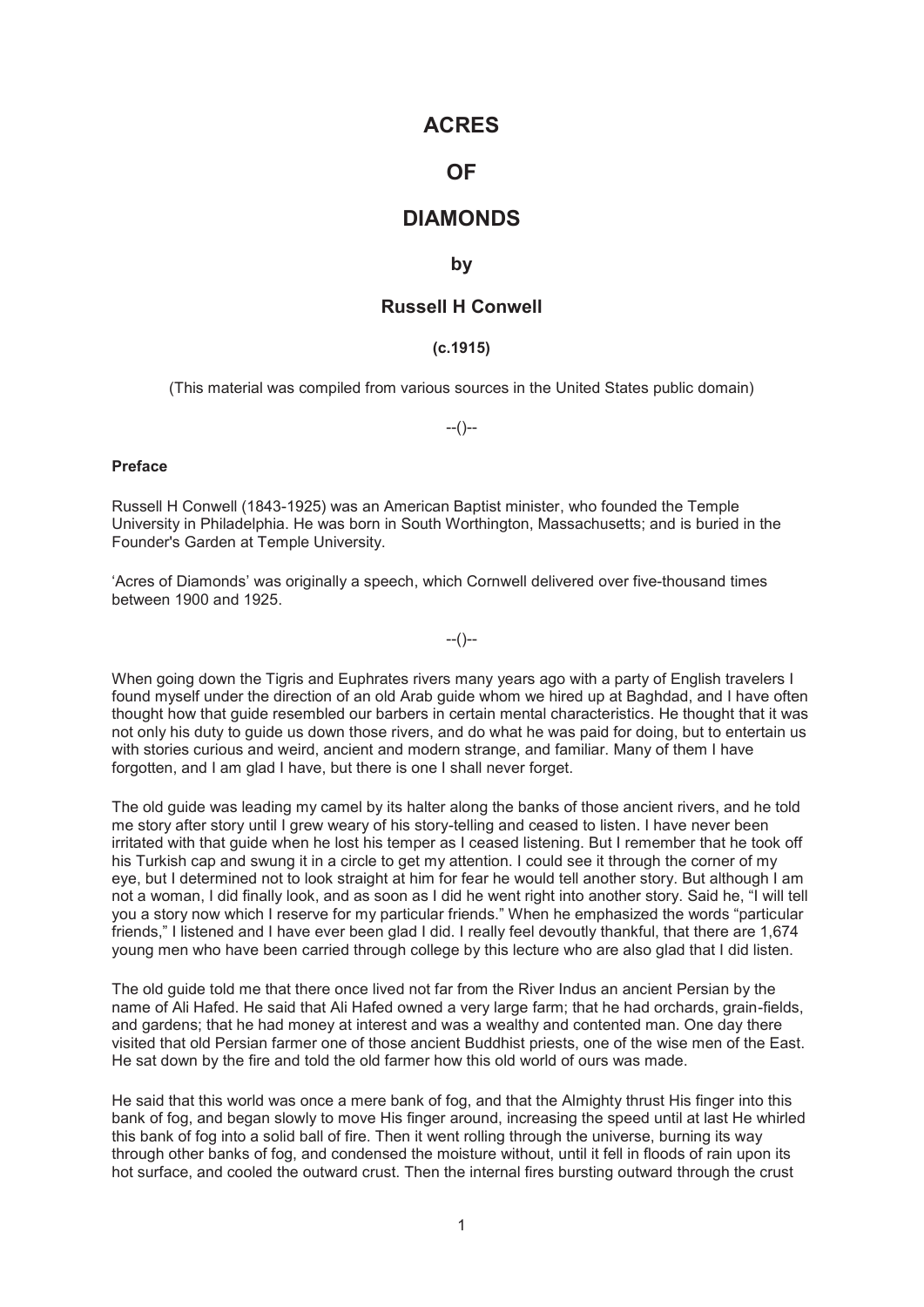threw up the mountains and hills, the valleys, the plains and prairies of this wonderful world of ours. If this internal molten mass came bursting out and cooled very quickly, it became granite; less quickly copper, less quickly silver, less quickly gold, and, after gold, diamonds were made. Said the old priest, "A diamond is a congealed drop of sunlight." Now that is literally scientifically true, that a diamond is an actual deposit of carbon from the sun.

The old priest told Ali Hafed that if he had one diamond the size of his thumb he could purchase the county, and if the had a mine of diamonds he could place his children upon thrones through the influence of their great wealth. Ali Hafed heard all about diamonds, how much they were worth, and went to his bed that night a poor man. He had not lost anything, but he was poor because he was discontented, and discontented because he feared he was poor. He said, "I want a mine of diamonds," and he lay awake all night. Early in the morning he sought out the priest. I know by experience that a priest is very cross when awakened early in the morning, and when he shook that old priest out of his dreams, Ali Hafed said to him:

"Will you tell me where I find diamonds?"

"Diamonds! What do you want with diamonds?"

"Why, I wish to be immensely rich."

"Well, then, go along and find them. That is all you have to do; go and find them, and then you have them."

"But I don't know where to go."

"Well, if you will find a river that runs through white sands, between high mountains, in those white sands you will always find diamonds."

"I don't believe there is any such river."

"Oh yes, there are plenty of them. All you have to do is to go and find them, and then you have them."

Said Ali Hafed, "I will go."

So he sold his farm, collected his money, left his family in charge of a neighbor, and away he went in search of diamonds. He began his search, very properly to my mind, at the Mountains of the Moon. Afterward he came around into Palestine, then wandered on into Europe, and at last when his money was all spent and he was in rags, wretchedness, and poverty, he stood on the shore of that bay at Barcelona, in Spain, when a great tidal wave came rolling in between the pillars of Hercules, and the poor, afflicted, suffering, dying man could not resist the awful temptation to cast himself into that incoming tide, and he sank beneath its foaming crest, never to rise in this life again.

Then after that old guide had told me that awfully sad story, he stopped the camel I was riding on and went back to fix the baggage that was coming off another camel, and I had an opportunity to muse over his story while he was gone. I remember saying to myself, "Why did he reserve that story for his 'particular friends'?" There seemed to be no beginning, no middle, no end, nothing to it.

That was the first story I had ever heard told in my life, and would be the first one I ever read, in which the hero was killed in the first chapter. I had but one chapter of that story, and the hero was dead. When the guide came back and took up the halter of my camel, he went right ahead with the story, into the second chapter, just as though there had been no break.

The man who purchased Ali Hafed's farm one day led his camel into the garden to drink, and as that camel put its nose into the shallow water of that garden brook, Ali Hafed's successor noticed a curious flash of light from the white sands of the stream. He pulled out a black stone having an eye of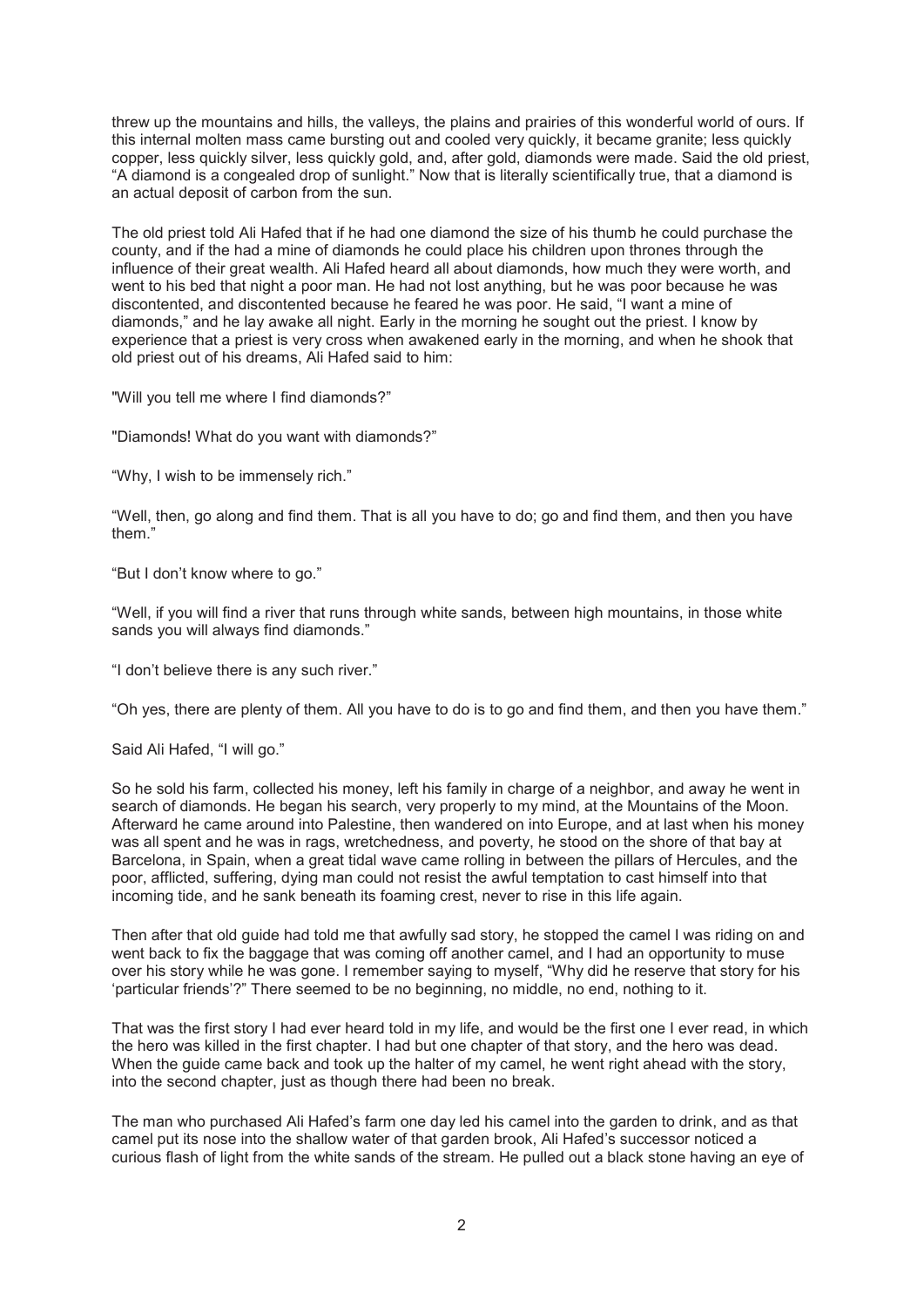light reflecting all the hues of the rainbow. He took the pebble into the house and put it on the mantel which covers the central fires, and forgot all about it.

A few days later this same old priest came in to visit Ali Hafed's successor, and the moment he opened that drawing-room door he saw that flash of light on the mantel, and he rushed up to it, and shouted:

"Here is a diamond! Has Ali Hafed returned?"

"Oh no, Ali Hafed has not returned, and that is not a diamond. That is nothing but a stone we found right out here in our own garden."

"But," said the priest, "I tell you I know a diamond when I see it. I know positively that is a diamond."

Then together they rushed out into that old garden and stirred up the white sands with their fingers, and lo! There came up other more beautiful and valuable gems then the first. "Thus," said the guide to me, "was discovered the diamond-mine of Golconda, the most magnificent diamond-mine in all the history of mankind, excelling the Kimberly itself. The Kohinoor, and the Orloff of the crown jewels of England and Russia, the largest on earth, came from that mine."

When that old Arab guide told me the second chapter of his story, he then took off his Turkish cap and swung it around in the air again to get my attention to the moral. Those Arab guides have morals to their stories, although they are not always moral. As he swung his hat, he said to me, "Had Ali Hafed remained at home and dug in his own cellar, or underneath his own wheat fields or in his own garden, instead of wretchedness, starvation, and death by suicide in a strange land, he would have had 'acres of diamonds.' For every acre of that old farm, yes, every shovelful, afterward revealed gems which since have decorated the crowns of monarchs."

When he had added the moral of his story I saw why he reserved it for "his particular friends." But I did not tell him that I could see it. It was that mean old Arab's way of going around a thing like a lawyer, to say indirectly what he did not dare say directly, that "in his private opinion there was a certain young man then traveling down the Tigris River that might better be at home in America." I did not tell him I could see that, but I told it to him quick, and I think I will tell it to you.

I told him of a man out in California in 1847, who owned a ranch. He heard they had discovered gold in southern California, and so with a passion for gold he sold his ranch to Colonel Sutter, and away he went, never to come back. Colonel Sutter put a mill upon a stream that ran through that ranch, and one day his little girl brought some wet sand from the raceway into their home and sifted it through her fingers before the fire, and in that falling sand a visitor saw the first shining scales of real gold that were ever discovered in California. The man who had owned that ranch wanted gold, and he could have secured it for the mere taking. Indeed, thirty-eight millions of dollars has been taken out of a very few acres since then.

About eight years ago I delivered this lecture in a city that stands on that farm, and they told me that a one-third owner for years and years had been getting one hundred and twenty dollars in gold every fifteen minutes, sleeping or waking, without taxation. You and I would enjoy an income like that -- if we didn't have to pay an income tax.

But a better illustration really than that occurred here in our town of Pennsylvania. If there is anything I enjoy above another on the platform, it is to get one of these German audiences in Pennsylvania, and fire that at them, and I enjoy it tonight. There was a man living in Pennsylvania, not unlike some Pennsylvanians you have seen, who owned a farm, and he did with that farm just what I should do with a farm if I owned one in Pennsylvania- he sold it. But before he sold it he decided to secure employment collecting coal-oil for his cousin, who was in the business in Canada, where they first discovered oil on this continent. They dipped it from the running streams at that early time. So this Pennsylvania farmer wrote to his cousin asking for employment. You see, friends, this farmer was not altogether a foolish man. No, he was not. He did not leave his farm until he had something else to do. Of all the simpletons the stars shine on I don't know of a worse one than the man who leaves one job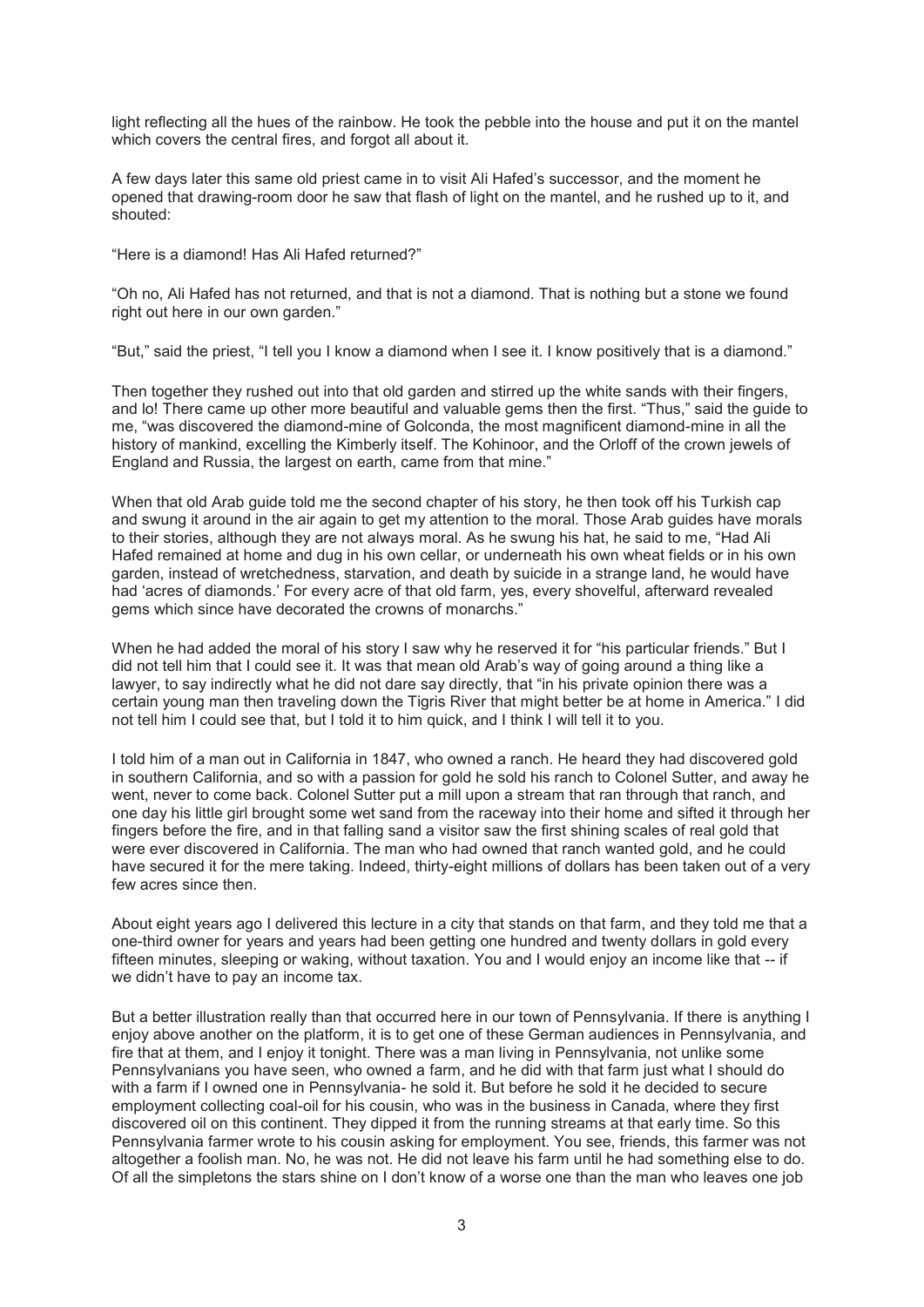before he has gotten another. That has especial reference to my profession, and has no reference whatever to a man seeking a divorce. When he wrote to his cousin for employment, his cousin replied, "I cannot engage you because you know nothing about the oil business." Well, then the old farmer said, "I will know," and with most commendable zeal (characteristic of the students of Temple University) he sat himself at the study of the whole subject. He began away back at the second day of God's creation when this world was covered thick and deep with that rich vegetation which since has turned to the primitive beds of coal. He studied the subject until he found that the drainings really of those rich beds of coal furnished the coal-oil that was worth pumping, and then he found how it came up with the living springs. He studied until he knew what it looked like, smelled like, tasted like, and how to refine it. Now said he in his letter to his cousin, "I understand the oil business." His cousin answered, "All right, come on."

So he sold his farm, according to the county record, for \$833 (even money, "no cents"). He had scarcely gone from that place before the man who purchased the spot went out to arrange for the watering of the cattle. He found the previous owner had gone out years before and put a plank across the brook back of the barn, edgewise into the surface of the water just a few inches. The purpose of that plank at that sharp angle across the brook was to throw over to the other bank a dreadful-looking scum through which the cattle would not put their noses. But with that plank there to throw it all over to one side, the cattle would drink below, and thus that man who had gone to Canada had been himself damming back for twenty-three years a flood of coal-oil which the state geologists of Pennsylvania declared to us ten years later was even then worth a hundred millions of dollars to our state, a thousand millions of dollars. The man who owned that territory on which the city to Titusville now stands, and those Pleasantville valleys, had studied the subject from the second day of God's creation clear down to the present time. He studied it until he knew all about it, and yet he is said to have sold the whole of it for \$833, and again I say, "no sense."

But I need another illustration. I found it in Massachusetts, and I am sorry I did because that is the state I came from. This young man in Massachusetts furnishes just another phase of my thought. He went to Yale College and studied mines and mining, and became such an adept as a mining engineer that he was employed by the authorities of the university to train students who were behind their classes. During his senior years he earned \$15 a week for doing that work. When he graduated they raised his pay from \$15 to \$45 a week, and offered him a professorship, as soon as they did he went right home to his mother. If they had raised that boy's pay from \$14 to \$15.60 he would have stayed and been proud of the place, but when they put it up to \$45 at one leap, he said, "Mother, I won't work for \$45 a week. The idea of a man with a brain like mine working for \$45 a week! Let's go out to California and stake out gold-mines and silver-mines, and be immensely rich." Said his mother, "Now, Charlie, it is just as well to be happy as it is to be rich." "Yes," said Charlie, "But it is just as well to be rich and happy too." And they were both right about it. As he was an only son and she a widow, of course he had his way. They always do.

They sold out in Massachusetts, and instead of going to California they went to Wisconsin, where he went into the employ of the superior Copper Mining Company at \$15 a week again, but with the proviso in his contract that he should have an interest in any mines he should discover for the company. I don't believe he ever discovered a mine, and if I am looking in the face of any stockholder of that copper company you wish he had discovered something or other. I have friends who are not here because they could not afford a ticket, who did have stock in that company at the time this young man was employed there. This young man went out there and I have not heard a word from him. I don't know what became of him, and I don't know whether he found any mines or not, but I don't believe he ever did.

But I do know the other end of the line. He had scarcely gotten the other end of the old homestead before the succeeding owner went out to dig potatoes. The potatoes were already growing in the ground when he bought the farm, and as the old farmer was bringing in a basket of potatoes it hugged very tight between the ends of the stone fence. You know in Massachusetts our farms are nearly all stone wall. There you are obliged to be very economical of front gateways in order to have some place to put the stone. When that basket hugged so tight he set it down on the ground, and then dragged on one side, and pulled on the other side, and as he was dragging that basket though this farmer noticed in the upper and outer corner of that stone wall, right next the gate, a block of native silver eight inches square. That professor of mines, mining, and mineralogy who knew so much about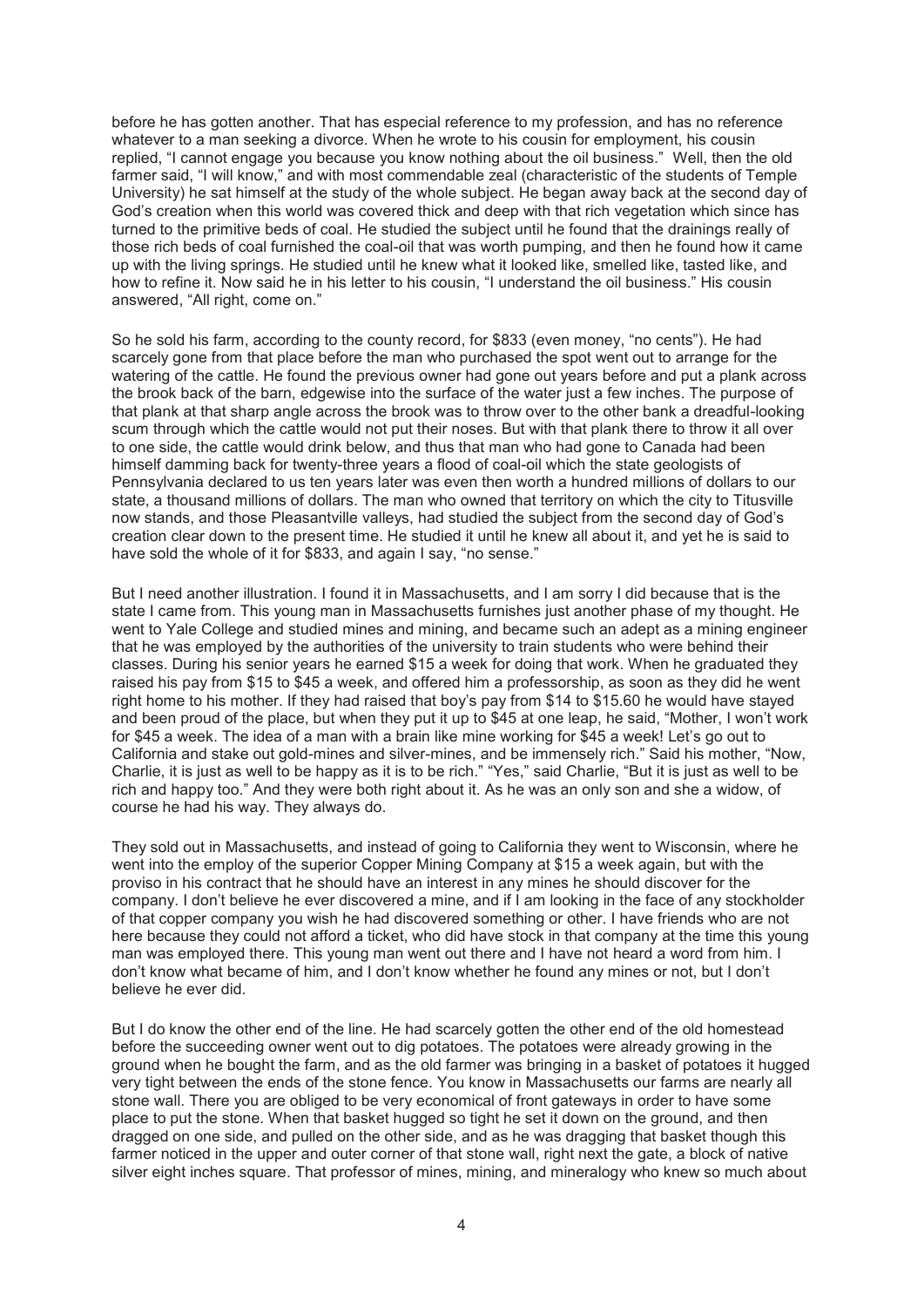the subject that he would not work for \$45 a week, when he sold that homestead in Massachusetts sat right on that silver to make the bargain. He was born on that homestead, was brought up there, and had gone back and forth rubbing the stone with his sleeve until it reflected his countenance, and seemed to say, "Here is a hundred thousand dollars right down here just for the taking." But he would not take it. It was in a home in Newburyport, Massachusetts, and there was no silver there, all away off-well, I don't know were, and he did not, but somewhere else, and he was a professor of mineralogy.

My friends, that mistake is very universally made, and why should we even smile at him. I often wonder what has become of him. I do not know at all, but I will tell you what I "guess" as a Yankee. I guess that he sits out there by his fireside to-night with his friends gathered around him, and he is saying to them something like this: "Do you know that man Conwell who lives in Philadelphia?" "Oh yes, I have heard of him." "Do you know of that man Jones that lives in Philadelphia?" "Yes, I have heard of him, too."

Then he begins to laugh, and shakes his sides, and says to his friends, "Well, they have done just the same thing I did, precisely"-and that spoils the whole joke, for you and I have done the same thing he did, and while we sit here and laugh at him he has a better right to sit out there and laugh at us. I know I have made the same mistakes, but, of course, that does not make any difference, because we don't expect the same man to preach and practice, too.

As I come here to-night and look around this audience I am seeing again what through these fifty years I have continually seen – men that are making precisely that same mistake. I often wish I could see the younger people, and would that the Academy had been filled to-night with our high school scholars and our grammar-school scholars, that I could have them to talk to. While I would have preferred such an audience as that, because they are most susceptible, as they have not gotten into any custom that they cannot break, they have not met with any failures as we have; and while I could perhaps do such an audience as that more good than I can do grown-up people, yet I will do the best I can with the material I have. I say to you that you have "acres of diamonds" in Philadelphia right where you now live. "Oh," but you will say, "you cannot know much about your city if you think there are any 'acres of diamonds' here."

I was greatly interested in that account in the newspaper of the young man who found that diamond in North Carolina. It was one of the purest diamonds that has ever been discovered, and it has several predecessors near the same locality. I went to a distinguished professor in mineralogy and asked him where he thought those diamonds came from. The professor secured the map of the geologic formations of our continent, and traced it. He said it went either through the underlying carboniferous strata adapted for such production, westward through Ohio and the Mississippi, or in more probability came eastward through Virginia and up the shore of the Atlantic Ocean. It is a fact that the diamonds were there, for they have been discovered and sold; and that they were carried down there during the drift period, from some northern locality. Now who can say but some person going down with his drill in Philadelphia will find some trace of a diamond-mine yet down here? Oh, friends! You cannot say that you are not over one of the greatest diamond-mines in the world, for such a diamond as that only comes from the most profitable mines that are found on earth.

But it serves to simply to illustrate my thought, which I emphasize by saying if you do not have the actual diamond-mines literally you have all that they would be good for to you. Because now that the Queen of England has given the greatest compliment ever conferred upon American woman for her attire because she did not appear with any jewels at all at the late reception in England, it has almost done away with the use of diamonds anyhow. All you would care for would be the few you would wear if you wish to be modest, and the rest of you would sell for money.

Now then, I say again that the opportunity to get rich, to attain unto great wealth, is here in Philadelphia now, within the reach of almost every man and woman who hears me speak to-night, and I mean just what I say. I have not come to this platform even under these circumstances to recite something to you. I have come to tell you what in God's sight I believe to be the truth, and if the years of life have been of any value to me in the attainment of common sense, I know I am right; that the men and women sitting here, who found it difficult perhaps to buy a ticket to this lecture or gathering to-night, have within their reach "acres of diamonds," opportunities to get largely wealthy. There never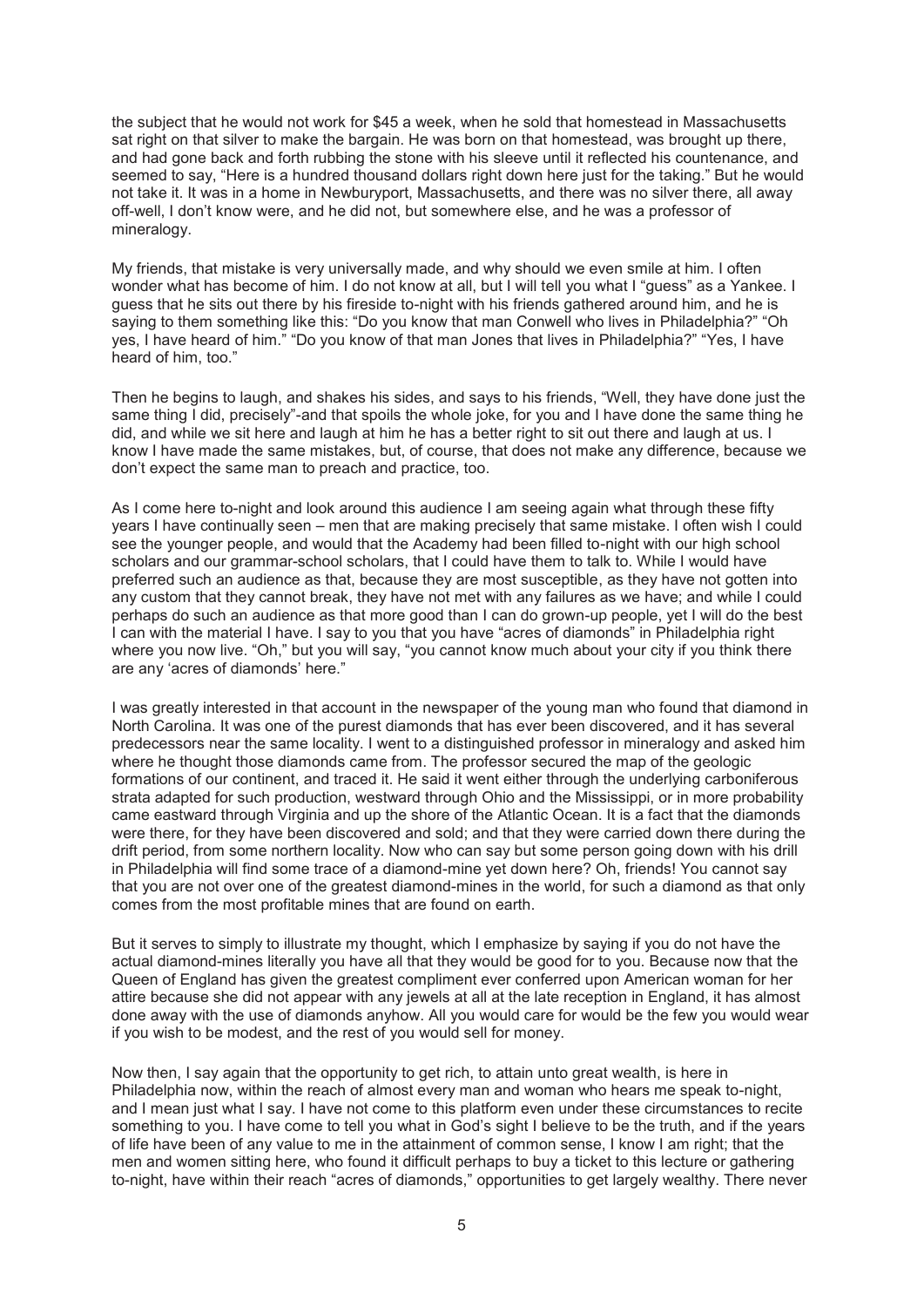was a place on earth more adapted than the city of Philadelphia to-day, and never in the history of the world did a poor man without capital have such an opportunity to get rich quickly and honestly as he has now in our city. I say it is the truth, and I want you to accept it as such; for if you think I have come to simply recite something, then I would better not be here. I have no time to waste in any such talk, but to say the things I believe, and unless some of you get richer for what I am saying to night my time is wasted.

I say that you ought to get rich, and it is our duty to get rich. How many of my pious brethren say to me, "Do you, a Christian minister, spend your time going up and down the country advising young people to get rich, to get money?" "Yes, of course I do." They say, "Isn't that awful! Why don't you preach the gospel instead of preaching about man's making money?" "Because to make money honestly is to preach the gospel." That is the reason. The men who get rich may be the most honest men you find in the community. "Oh," but says some young man here to-night, " I have been told all my life that if a person has money he is very dishonest and dishonorable and mean and contemptible."

My friend, that is the reason why you have none, because you have that idea of people. The foundation of your faith is altogether false. Let me say here clearly, and say it briefly, though subject to discussion which I have not time for here, ninety-eight out of one hundred of the rich men of America are honest. That is why they are rich. That is why they carry on great enterprises and find plenty of people to work with them. It is because they are honest men.

Says another young man, "I hear sometimes of men that get millions of dollars dishonestly." Yes, of course you do, and so do I. But they are so rare a thing in fact that the newspapers talk about them all the time as a matter of news until you get the idea that all the other rich men got rich dishonestly.

My friend, you take and drive me–if you furnish the auto-out into the suburbs of Philadelphia, and introduce me to the people who own their homes around this great city, those beautiful homes with gardens and flowers, those magnificent homes so lovely in their art, and I will introduce you to the very best people in character as well as in enterprise in our city, and you know I will. A man is not really a true man until he owns his own home, and they that own their homes are made more honorable and honest and pure, true and economical and careful, by owning the home.

For a man to have money, even in large sum, is not an inconsistent thing. We preach against covetousness, and you know we do, in the pulpit, and oftentimes preach against it so long and use the terms about "filthy lucre: so extremely that Christians get the idea that when we stand in the pulpit we believe it is wicked for any man to have money—until the collection-basket goes around, and then we almost swear at the people because they don't give more money. Oh, the inconsistency of such doctrines as that!

Money is power, and you ought to be reasonably ambitious to have it. You ought because you can do more good with it than you could without it. Money printed your Bible, money builds your churches, money sends your missionaries, and money pays your preachers, and you would not have many of them, either, if you did not pay them. I am always willing that my church should raise my salary, because the church that pays the largest salary always raises it the easiest. You never knew an exception to it in your life. The man who gets the largest salary can do the most good with the power that is furnished to him. Of course he can if his spirit be right to use it for what it is given to him.

I say, then, you ought to have money. If you can honestly attain unto riches in Philadelphia, it is our Christian and godly duty to do so. It is an awful mistake of these pious people to think you must be awfully poor in order to be pious.

Some men say, "Don't you sympathize with the poor people?" of course I do, or else I would not have been lecturing these years. I wont give in but what I sympathize with the poor, but the number of poor who are to be with is very small. To sympathize with a man whom God has punished for his sins, thus to help him when God would still continue a just punishment, is to do wrong, no doubt about it, and we do that more than we help those who are deserving. While we should sympathize with God's poorthat is, those who cannot help themselves-let us remember that is not a poor person in the United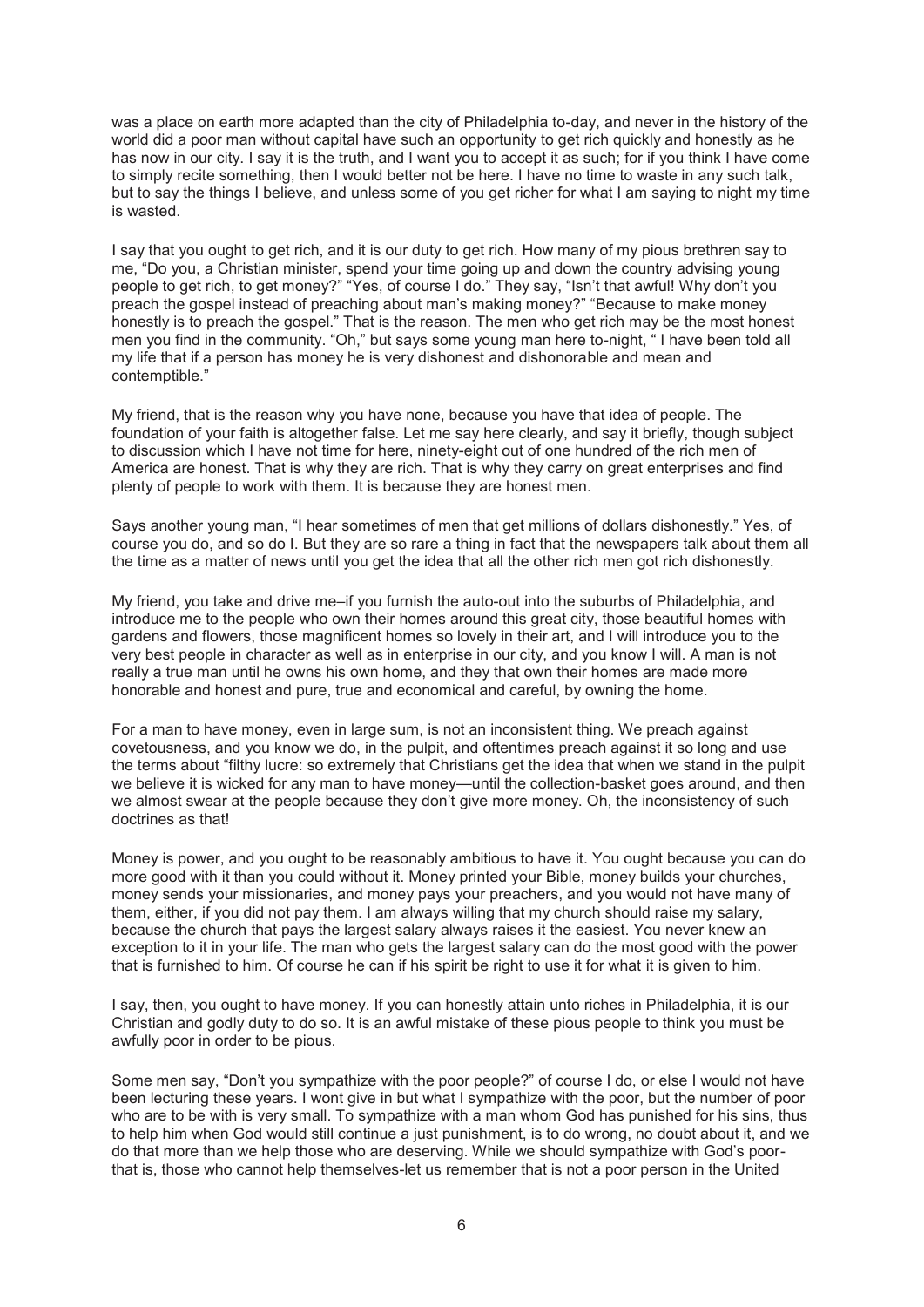States who was not made poor by his own shortcomings, or by the shortcomings of some one else. It is all wrong to be poor, anyhow. Let us give in to that argument and pass that to one side.

A gentleman gets up back there, and says, "Don't you think there are some things in this world that are better than money?" Of course I do, but I am talking about money now. Of course there are some things higher than money. Oh yes, I know by the grave that has left me standing alone that there are some things in this world that are higher and sweeter and purer than money. Well do I know there are some things higher and grander than gold. Love is the grandest thing on God's earth, but fortunate the lover who has plenty of money. Money is power, money is force, money will do good as harm. In the hands of good men and women it could accomplish, and it has accomplished, good.

I hate to leave that behind me. I heard a man get up in a prayer-meeting in our city and thank the Lord he was "one of God's poor." Well, I wonder what his wife thinks about that? She earns all the money that comes into that house, and he smokes a part of that on the veranda. I don't want to see any more of the Lord's poor of that kind, and I don't believe the Lord does. And yet there are some people who think in order to be pious you must be awfully poor and awfully dirty. That does not follow at all. While we sympathize with the poor, let us not teach a doctrine like that.

Yet the age is prejudiced against advising a Christian man (or, as a Jew would say, a godly man) from attaining unto wealth. The prejudice is so universal and the years are far enough back, I think, for me to safely mention that years ago up at Temple University there was a young man in our theological school who thought he was the only pious student in that department. He came into my office on evening and sat down by my desk, and said to me: "Mr. President, I think it is my duty sir, to come in and labor with you." "What has happened now?" Said he, "I heard you say at the Academy, at the pierce School commencement, that you thought it was an honorable ambition for a young man to desire to have wealth, and that you thought it made him temperate, made him anxious to have a good name, and made him industrious. You spoke to make him a good man. Sir, I have come to tell you the Holy Bible says that 'money is the root of all evil.'" I told him I had never seen it in the Bible, and advised him to go out into the chapel and get the Bible, and show me the place. So out he went for the Bible, and soon he stalked into my office with the Bible open, with all the bigoted pride of the narrow sectarian, of one who founds his Christianity on some misinterpretation of Scripture. He flung the Bible down on my desk, and fairly squealed into my ear: "There it is Mr. President; you can read it yourself." I said to him: "Well young man, you will learn when you get a little older that you cannot trust another denomination to read the Bible for you. You belong to another denomination. You are taught in the theological school, however, that emphasis is the exegesis. Now, will you take that Bible and read it yourself, and give the proper emphasis to it?"

He took the Bible, and proudly read, "'The love of money is the root of all evil.'" Then he had it right, and when one does quote aright from that same old Book he quotes the absolute truth. I have lived through fifty years of the mightiest battle that old Book has ever fought, and I have lived to see its banners flying free; for never in the history of this world did the great minds of earth so universally agree that the Bible is true-all true-as they do at this very hour.

So I say that when he quoted right, of course he quoted the absolute truth. "The love of money is the root of all evil." He who tries to attain unto it too quickly, or dishonestly, will fall into many snares, no doubt about that. The love of money. What is that? It is making an idol of money, and idolatry pure and simple every where is condemned by the Holy Scriptures and by man's common sense. The man that worships the dollar instead of thinking of the purposes for which it ought to be used, the man who idolizes simply money, the miser that hordes his money in the cellar, or hides it in his staking, or refuses to invest it where it will do the world good, that man who hugs the dollar until the eagle squeals has in him the root of all evil.

I think I will leave that behind me now and answer the question of nearly all of you who are asking, "Is there opportunity to get rich in Philadelphia?" Well, now, how simple a thing it is to see where it is, and the instant you see where it is it is yours. Some old gentleman gets up back there and says, "Mr. Conwell, have you lived in Philadelphia for thirty-one years and don't know that the time has gone by when you can make anything in this city?" "No, I don't think it is." "Yes, it is; I have tried it."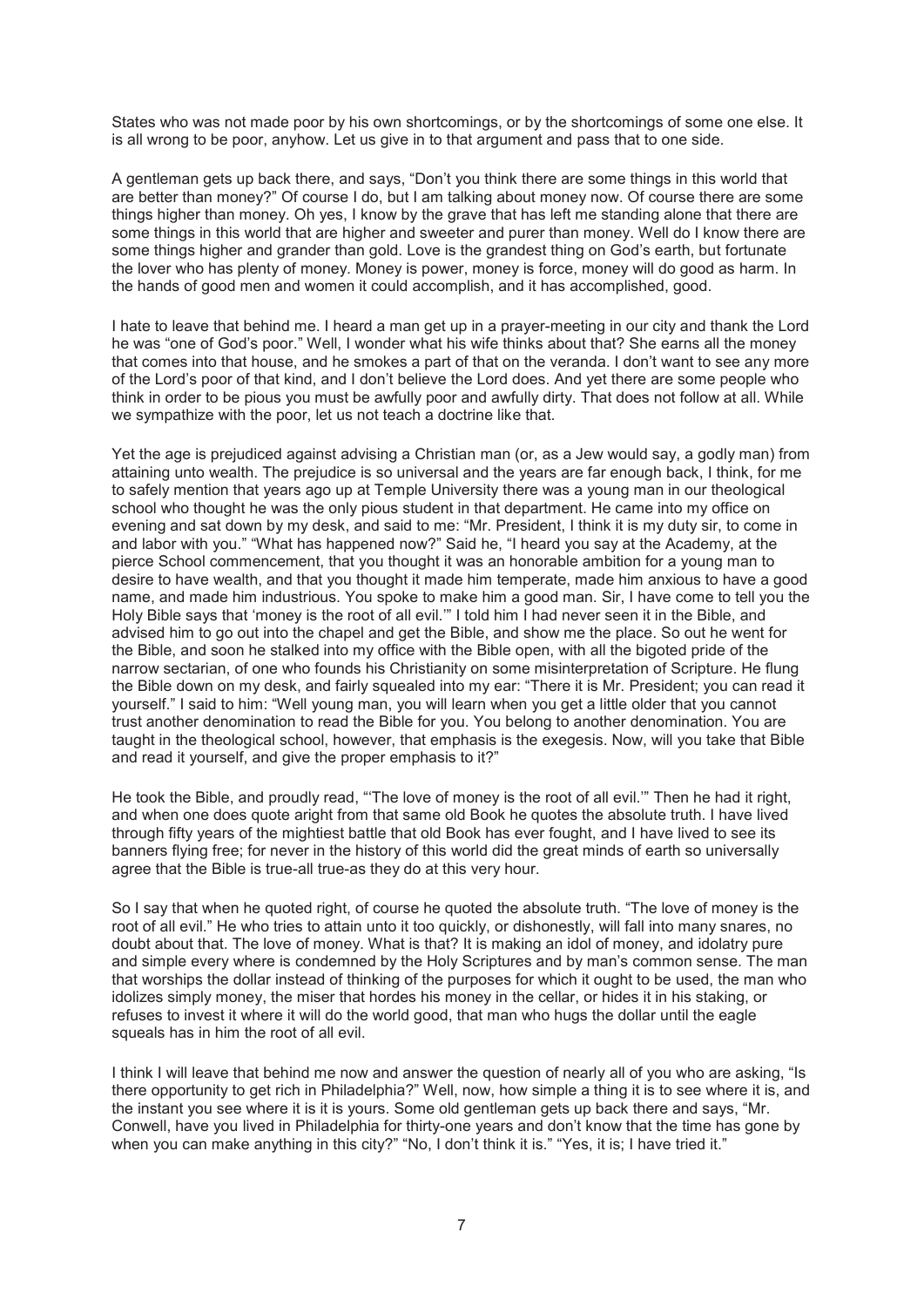"What business are you in?" "I kept a store here for twenty years, and never made a thousand dollars in the whole twenty years." "Well, then, you can measure the good you have been to this city by what this city has paid you, because a man can judge very well what he is worth by what he receives' that is, in what he is to the world at this time. If you have not made over a thousand dollars in twenty years in Philadelphia, it would have been better for Philadelphia if they had kicked you out of the city nineteen years and nine months ago. A man has no right to keep a store in Philadelphia twenty years and not make at least five hundred thousand dollars, even thought it be a corner grocery-up-town." You say, "You cannot make five hundred thousand dollars in a store now." Oh, my friends, if you will just take only four blocks around you, and find out what the people want and what you ought to supply them, you would very soon see it. There is wealth right within the sound of your voice.

Some one says: "You don't know anything about business. A preacher never knows a thing about business." Well, then I will have to prove that I am an expert. I don't like to do this, but I have to do it because my testimony will not be taken if I am not an expert. My father kept a country store, and if there is any place under the stars where a man gets all sorts of experience in every kind of mercantile transactions, it is in the country store. I am not proud of my experience, but sometimes when my father was away he would leave me in charge of the store, thought fortunately for him that was not very often. But this did occur many times, friends: A man would come onto the store, and say to me, "Do you keep jack-knives?" "No we don't keep jack-knives," and I went off whistling a tune. What did I care about that man, anyhow?

Then another farmer would come in and say, "Do you keep jack-knives?" "No, we don't keep jackknives." Then I went away and whistled another tune. Then a third man came right in the same door and said, "Do you keep jack-knives?" "No. Why is every one around here asking for jack-knives? Do you suppose we are keeping this store to supply the whole neighborhood with jack-knives?" Do you carry on your store like that in Philadelphia? The difficulty was I had not then learned that the foundation of godliness and the foundation principle of success in business are both the same precisely. The man who says, "I cannot carry my religion into business" advertises himself either as being an imbecile in business, or on the road to bankruptcy, or a thief, one of the three, sure. He will fail within a very few years. He certainly will if he doesn't carry his religion into business. If I had been carrying on my father's store on a Christian plan, godly plan, I would have had a jack-knife for the third man when he called for it. Then I would have actually done him a kindness, and I would have received a reward myself, which it would have been my duty to take.

There are some over-pious Christian people who think if you take any profit on anything you sell that you are an unrighteous man. On the contrary, you would be a criminal to sell goods for less than they cost. You have no right to do that. You cannot trust a man with your money who cannot take care of his own. You cannot trust a man in your family that is not true to his wife. You cannot trust a man in the world that does not begin with his own heart, his own character, and his own life. It would have been my duty to have furnished a jack-knife to the third, man or to the second, and to have sold it to him and actually profited myself. I have no more right to sell goods without making a profit on them than I have to overcharge him dishonestly beyond what they are worth. But I should so sell each bill of goods that the person to whom I sell shall make as much as I make.

To live and let live is the principle of the gospel, and the principle of every-day common sense. Oh, young man, hear me; live as you go along. Do not wait until you have reached my years before you begin to enjoy anything of this life. If I had the millions back, of fifty cents of it, which I have tried to earn in these years, it would not do me anything like the good that it does me now in this almost sacred presence to-night. Oh, yes, I am paid over and over a hundredfold to-night for dividing as I have tried to do in some measure as I went along through the years. I ought not to speak that way, it sounds egotistic, but I am old enough now to be excused for that. I should have helped my fellowmen, which I have tried to do, and everyone should try to do, and get the happiness of it. The man who goes home with the sense that he has stolen a dollar that day, that he has robbed a man of what was his honest due, is not going home to sweet rest. He arises tired in the morning, and goes with an unclean conscience to his work the next day. He is not a successful man at all, although he may have laid up millions. But the man who has gone through life dividing always with is fellow-men, making and demanding his own rights and his own profits, and giving to every other man his rights and profits, lives every day, and not only that, but it is the royal road to great wealth. The history of the thousands of millionaires shows that to be the case.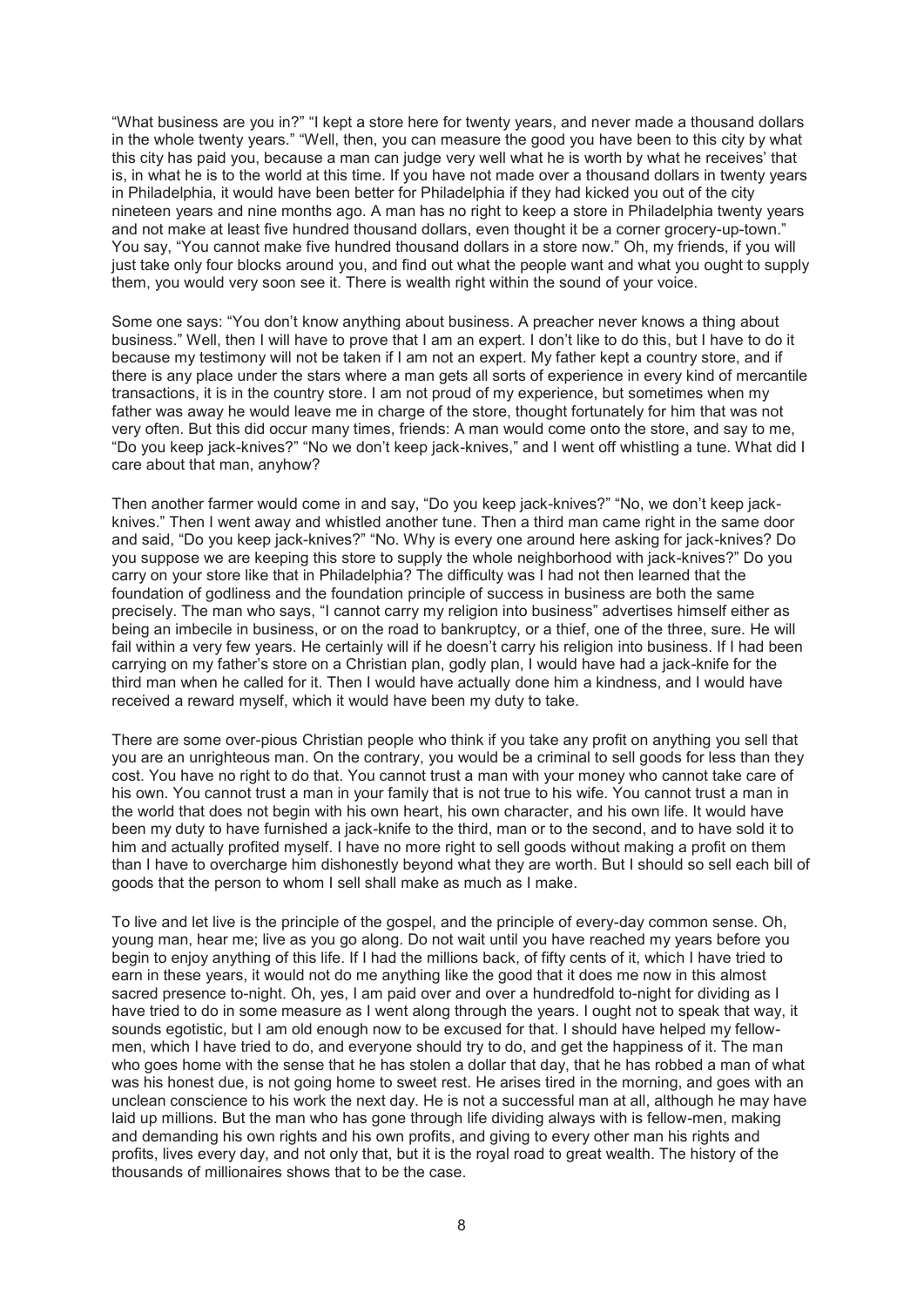Then man over there who said he could not make anything in a store in Philadelphia has been carrying on his store on the wrong principle. Suppose I go into your store to-morrow morning and ask, "Do you know a neighbor A, who lives one square away, at house No. 1240?" "Oh yes, I have met him. He deals here at the corner store." "Where did he come from?" "I don't know." "How many does he have in his family?" "I don't know." "What ticket does he vote?" "I don't know." "What church does he go to?" "I don't know, and don't care. What are you asking all these questions for?"

If you had a store in Philadelphia would you answer me like that? If so, then you are conducting your business just as I carried on my father's business in Worthington, Massachusetts. You don't know where your neighbor came from when he moved to Philadelphia, and you don't care. If you had cared you would rich by now. If you had cared enough about him to take an interest in his affairs, to find out what he needed, you would have been rich. But you go through the world saying, "No opportunity to get rich," and there is the fault right at your door.

But another young man gets up over there and says, " I cannot take the mercantile business," (While I am talking of trade it applies to every occupation.) "Why can't you go into the mercantile business?" "Because I haven't any capital." Oh, the weak and dudish creature that can't see over its collar! It makes a person weak to see these little dudes standing around the corners and saying, "Oh, if I had plenty of capital, how rich would I get." "Young man, do you think you are going to get rich on capital?" "Certainly." Well, I say, "Certainly not." If your mother has plenty of money, and she will set you up in business, you will "set her up in business," supplying you with capital.

The moment a young man or woman gets more money than he or she has grown to by practical experience, that moment he has gotten a curse. It is no help to a young man or woman to inherit money. It is no help to your children to leave them money, but if you leave them education, if you leave them Christian and noble character, if you leave them a wide circle of friends, if you leave them an honorable name, it is far better than that they should have money. It would be worse for them, worse for the nation, that they should have any money at all. Oh, young man, if you have inherited money, don't regard it as a help. It will curse you through your years, and deprive you of the very best things of human life. There is no class of people to be pitied so much as the inexperienced sons and daughters of the rich of our generation. I pity the rich man's son. He can never know the best things in life.

One of the best things in our life is when a young man has earned his own living, and when he becomes engaged to some lovely young woman, and makes up his mind to have a home of his own. Then with that same love comes also that divine inspiration toward better things, and he begins to save his money. He begins to leave off his bad habits and put money in the bank. When he has a few hundred dollars he goes out in the suburbs to look for a home. He goes to the savings-bank, perhaps, for half of the value, and then goes for his wife, and when he takes his bride over the threshold of that door for the first time he says in words of eloquence my voice can never touch: " I have earned this home myself. It is all mine, and I divide with thee." That is the grandest moment a human heart may ever know.

But a rich man's son can never know that. He takes his bride into a finer mansion, it may be, but he is obliged to go all the way through it and say to his wife, "My mother gave me that, my mother gave me that, and my mother gave me this," until his wife wishes she had married his mother. I pity the rich man's son.

The statistics of Massachusetts showed that not one rich man's son out of seventeen ever dies rich. I pity the rich man's sons unless they have the good sense of the elder Vanderbilt, which sometimes happens. He went to his father and said, "Did you earn all your money?" "I did, my son. I began to work on a ferry-boat for twenty-five cents a day." "Then," said his son, "I will have none of your money," and he, too, tried to get employment on a ferry-boat that Saturday night. He could not get one there, but he did get a place for three dollars a week. Of course, if a rich man's son will do that, he will get the discipline of a poor boy that is worth more than a university education to any man. He would then be able to take care of the millions of his father. But as a rule the rich men will not let their sons do the very thing that made them great. As a rule, the rich man will not allow his son to work-and his mother! Why, she would think it was a social disgrace if her poor, weak, little lily-fingered, sissy sort of a boy had to earn his living with honest toil. I have no pity for such rich men's sons.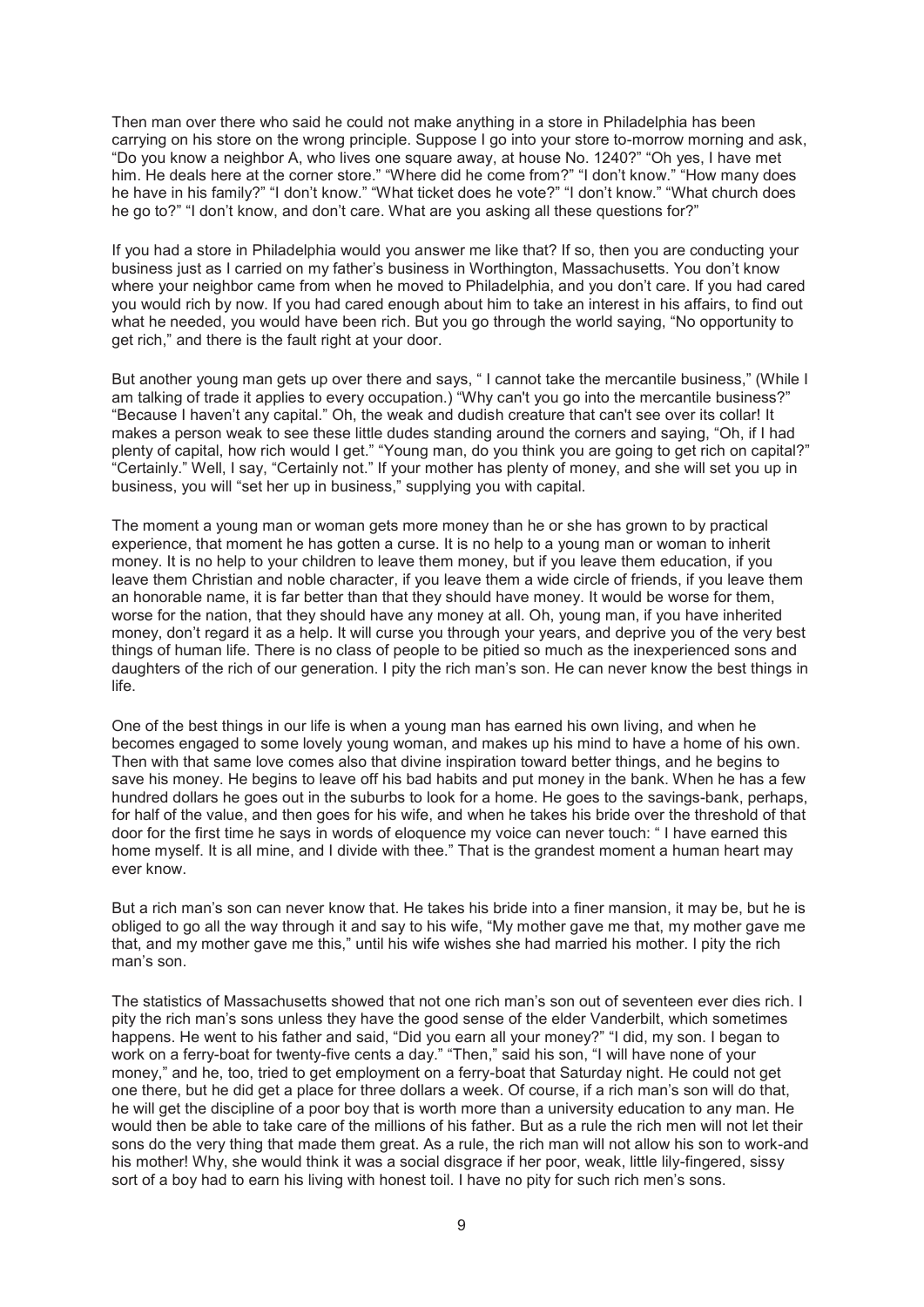I remember one at Niagara Falls. I think I remember one a great deal nearer. I think there are gentlemen present who were at a great banquet, and I beg pardon of his friends. At a banquet here in Philadelphia there sat beside me a kind-hearted young man, and he said, "Mr. Conwell, you have been sick for two or three years. When you go out, take my limousine, and it will take you up to your house on Broad Street." I thanked him very much, and perhaps I ought not to mention the incident in this way, but I follow the facts. I got on to the seat with the driver of that limousine, outside, and when we were going up I asked the driver, "How much did this limousine cost?" "Six thousand eight hundred, and he had to pay the duty on it." "Well," I said, "does the owner of this machine ever drive it himself?" At that the chauffeur laughed so heartily that he lost control of his machine. He was so surprised at the question that he ran up on the sidewalk, and around a corner lamp-post into the street again.

And when he got into the street he laughed till the whole machine trembled. He said: "He drive this machine! Oh, he would be lucky if he knew enough to get our when we get there."

I must tell you about a rich man's son at Niagara Falls. I came in from the lecture to the hotel, and as I approached the desk of the clerk there stood a millionaire's son from New York. He was an indescribable specimen of anthropologic potency. He had a skull-cap on one side of his head, with a gold tassel in the top of it, and a gold-headed cane under his arm with more in it than in his head. It is a very difficult thing to describe that young man. He wore an eye-glass that he could not see through, patent-leather boots that he could not walk in, and pants that he could not sit down in-dressed like a grasshopper. This human cricket came up to the clerk's desk just as I entered, adjusted his unseeing eye-glass, and spake in this wise to the clerk. You see, he thought it was "Hinglish, you know," to lisp. "Thir, will you have the kindness to supply me with thome papah and enwelophs!" The hotel clerk measured the man quick, and he pulled the envelopes and paper out of a drawer, threw them across the counter toward the young man, and then turned away to his books. You should have seen that young man when those envelopes came across that counter.

He swelled up like a gobbler turkey, adjusted his unseeing eye-glass, and yelled: "Come right back here. Now, thir, will you order a thervant to take that papah and enwelophs to yondah dethk." Oh, the poor, miserable, contemptible American monkey! He could not carry paper and envelopes twenty feet. I suppose he could not get his arms down to do it. I have no pity for such travesties upon human nature. If you have not capital, young man, I am glad of it. What you need is common sense, not copper cents.

The best thing I can do is to illustrate by actual facts well known to you all. A.T. Stewart, a poor boy in New York, had \$1.50 to begin life on. He lost 87½ cents of that on the very first venture. How fortunate that young man who loses the first time he gambles. That boy said, "I will never gamble again in business," and he never did.

How came he to lose 87<sup>1</sup>/<sub>2</sub> cents? You probably all know the story how he lost it-because he bought some needles, threads, and buttons to sell which people did not want, and had them left on his hands, a dead loss. Said the boy, "I will not lose any more money in that way." Then he went around first to the doors and asked the people what they did want. Then when he had found out what they wanted he invested his 62½ cents to supply a known demand. Study it wherever you choose-in business, in your profession, in your housekeeping, whatever your life, that one thing is the secret of success. You must first know the demand. You must first know what people need, and then invest yourself where you are most needed. A.T. Stewart went on that principle until he was worth what amounted afterward to forty millions of dollars, owning the very store in which Mr. Wanamaker carries on his great work in New York. His fortune was made by his losing something, which taught him the great lesson that he must only invest himself or his money in something that people need. When will you salesmen learn it? When will you manufactures learn that you must know the changing needs of humanity if you would succeed in life? Apply yourselves, all you Christian people, as manufactures or merchants or workmen to supply that human need. It is a great principle as broad as humanity and as deep as the Scripture itself.

The best illustration I ever heard was of John Jacob Astor. You know that he made the money of the Astor family when he lived in New York. He came across the sea in debt for his fare. But that poor boy with nothing in his pocket made the fortune of the Astor family on one principle. Some young man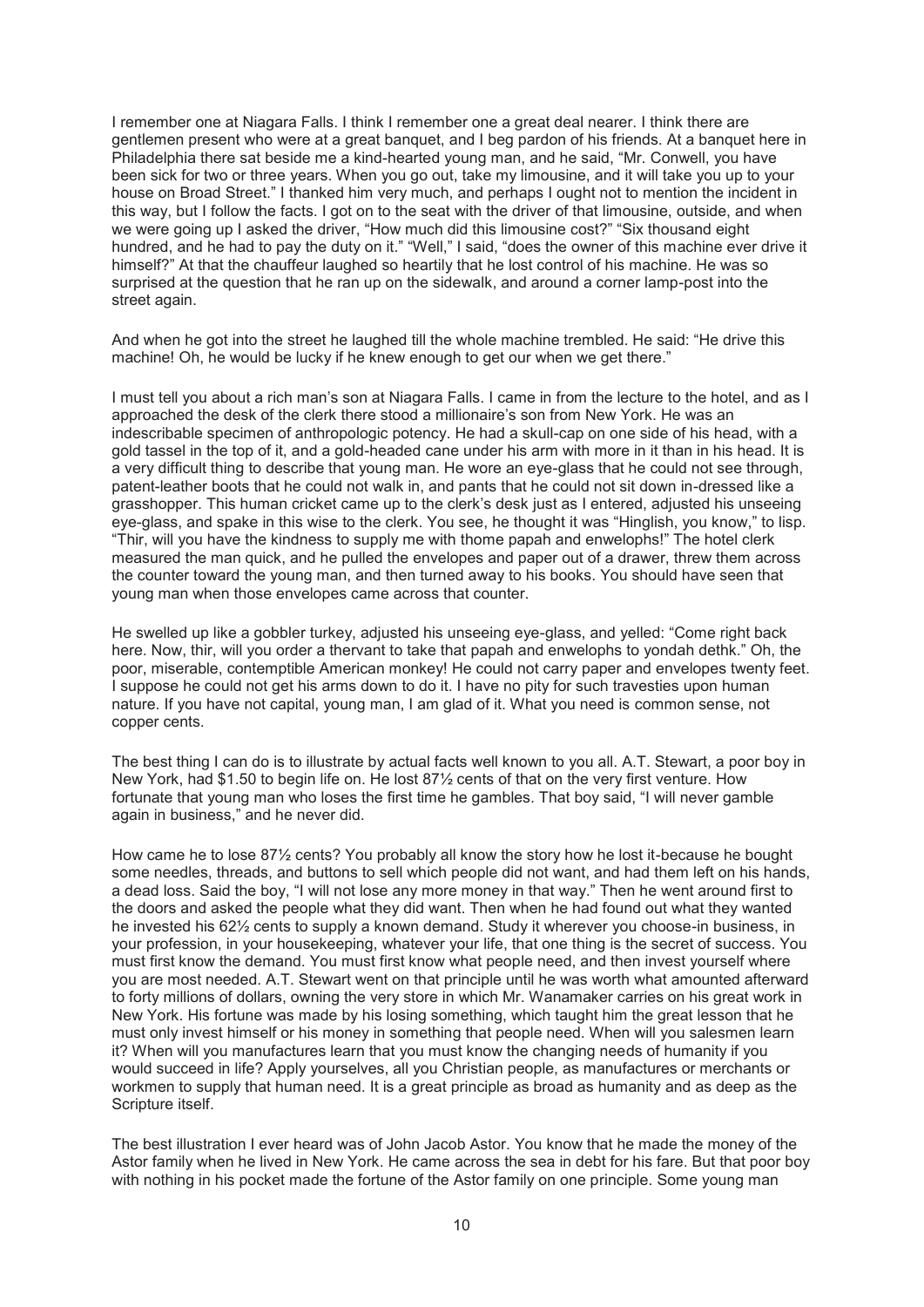here to-night will say, "Well, they could make these over in New York, but they could not do it in Philadelphia!" My friends, did you ever read that wonderful book of Riss (his memory is sweet to us because of his recent death), wherein is given his statistical account of the records taken in 1889 of 107 millionaires of New York. If you read the account you will see that out of the 107 millionaires only seven made their money in New York. Out of the 107 millionaires worth ten million dollars in real estate then, 67 of them made their money in towns of less than 3,500 inhabitants. The richest man in this country to-day, if you read the real-estate values, has never moved away from a town of 3,500 inhabitants.

It makes not so much difference where you are as who you are. But if you cannot get rich in Philadelphia you certainly cannot do it in New York. Now John Jacob Astor illustrated what can be done anywhere. He had a mortgage once on a millinery-store, and they could not sell bonnets enough to pay the interest on his money. So he foreclosed that mortgage, took possession of the store, and went in to partnership with the very same people, in the very same store, with the same capital. He did not give them a dollar of capital. They had to sell goods to get any money. Then he left them alone in the store just as they had been before, and he went out and sat down on a bench in the park in the shade. What was John Jacob Astor doing out there, and in partnership with people who had failed on his own hands? Had the most important and, to my mind, the most pleasant part of that partnership on his hands. For as John Jacob Astor sat on that bench he was watching the ladies as they went by; and where is the man who would not get rich at that business? As he sat on the bench if a lady passed him with her shoulders back and head up, and looked straight to the front, as if she did not care if all the world did gaze on her, then he studied her bonnet, and by the time it was out of sight he know the shape of the frame, the color of the trimmings, and the crinklings in the feather. I sometimes try to describe a bonnet, but not always. I would not try to describe a modern bonnet.

Where is the man that could describe one? This aggregation of all sorts of driftwood stuck on the back of the head, or the side of the neck, like a rooster with only one tail feather left. But in John Jacob Astor's day there was some art about the millinery business, and he went to the millinery-store and said to them: "Now put into the show-window just such a bonnet as I describe to you, because I have already seen a lady who likes such a bonnet. Don't make up any more until I come back." Then he went out and sat down again, and another lady passed him of a different form, of a different complexion, with a different shape and color of bonnet. "Now," said he, "put such a bonnet as that in the show-window." He did not fill his show-window up-town with a lot of hats and bonnets to drive people away, and then sit on the back stairs and bawl because people went to Wanamaker's to trade. He did not have a hat or a bonnet in that show-window but what some lady liked before it was made up. The tide of custom began immediately to turn in, and that has been the foundation of the greatest store in New York in that line, and still exists as one of three stores. Its fortune was made by John Jacob Astor after they had failed in business, not by giving them any more money, but by finding out what the ladies liked for bonnets before they wasted any material in making them up. I tell you if a man could foresee the millinery business he could foresee anything under heaven!

Suppose I were to go through this audience to-night and ask you in this great manufacturing city if there are not opportunities to get rich in manufacturing. "Oh yes, " some young man says, "there are opportunities here still if you build with some trust and if you have two or three millions of dollars to begin with as capital." Young man, the history of the breaking up of the trusts by that attack upon "big business" is only illustrating what is now the opportunity of the smaller man. The time never came in the history of the world when you could get rich so quickly manufacturing without capital as you can now.

But you will say, "You cannot do anything of the kind. You cannot start without capital." Young man, let me illustrate for a moment. I must do it. It is my duty to every young man, and woman, because we are all going into business very soon on the same plan. Young man, remember if you know what people need you have gotten more knowledge of a fortune than any amount of capital can give you.

There was a poor man out of work living in Hingham, Massachusetts. He lounged around the house until one day his wife told him to get out and work, and, as he lived in Massachusetts, he obeyed his wife. He went out and sat down on the shore of the bay, and whittled a soaked shingle into a wooden chain. His children that evening quarreled over it, and he whittled a second one to keep peace. While he was whittling the second one a neighbor came in and said: "Why don't you whittle toys and sell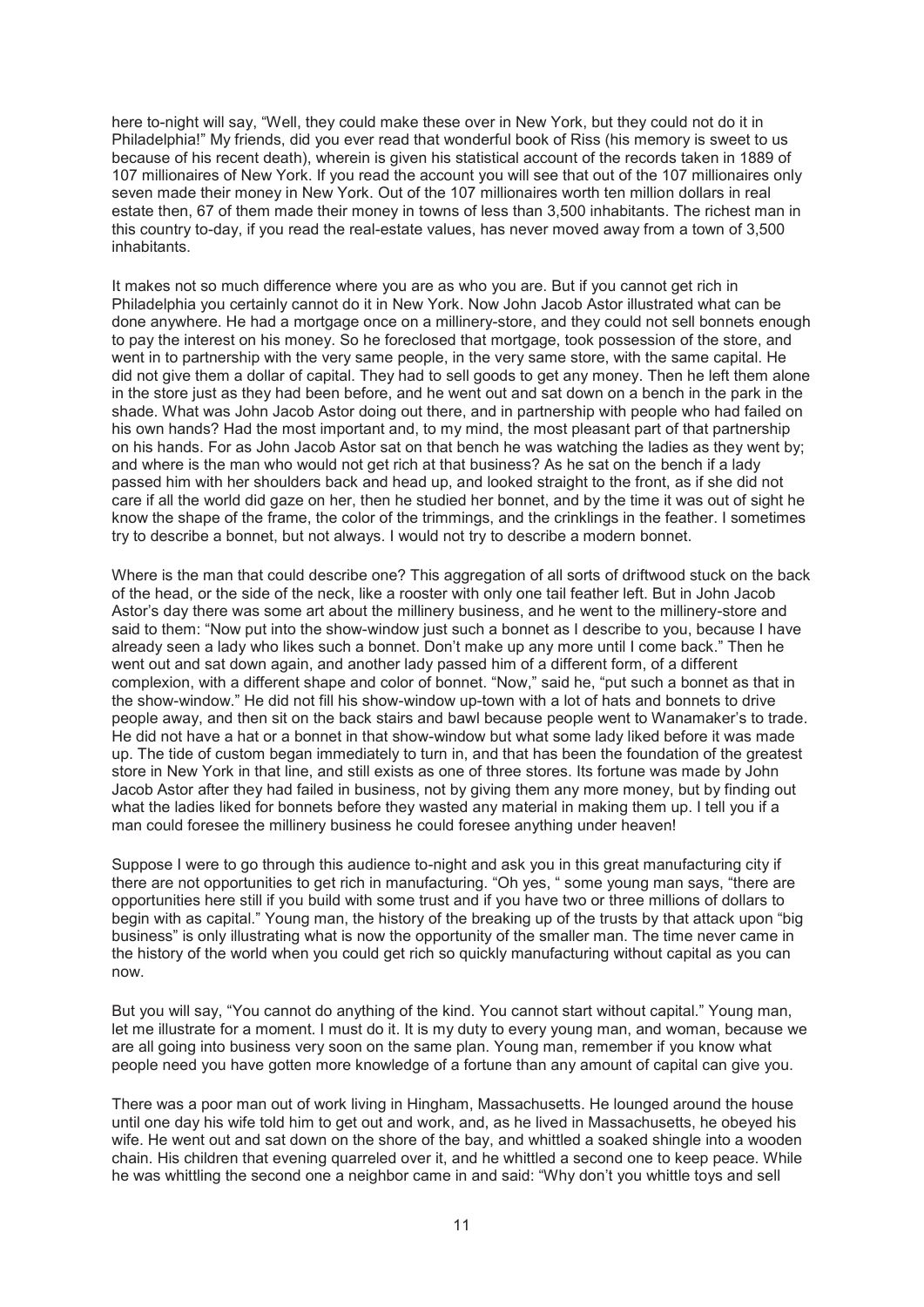them? You could make money doing that." "Oh," he said, "I would not know what to make." "Why don't you ask your own children right here in your own house what to make?" "What is the use of trying that?" said the carpenter. "My children are different from other people's children." (I used to see people like that when I taught school.) But he acted upon the hint, and the next morning when Mary came down the stairway, he asked, "What do you want for a toy?" She begin to tell him she would like a doll's bed, a doll's washstand, and went on with a list of things that would take him a lifetime to supply. So, consulting his own children, in his own house, he took the firewood, for he had no money to buy lumber, and whittled those strong, unpainted Hingham toys that were that were for so many years known all over the world. Than man began to make those toys for his own children, and then made copies and sold them through the boot-and-shoe store next door. He began to make a little money, and then a little more, and Mr. Lawson, in is Frenzied Finance says that man is the richest man in old Massachusetts, and I think it is the truth. And that man is worth a hundred millions of dollars to-day, and has been only thirty-four years making it on that one principle-that one must judge that what his own children like at home other people's children would like in their homes, too; to judge the human heart by oneself, by one's wife or by one's children. It is the royal road to success in manufacturing.

"Oh," But you say, "didn't he have any capital?" Yes, a penknife, but I don't know that he had paid for that.

I spoke thus to an audience in New Britain, Connecticut, and a lady four seats back went home and tried to take off her collar, and the collar-button stuck in the buttonhole. She threw it out and said, "I am going to get up something better than that to put on collars." Her husband said: "After what Conwell said to-night, you see there is a need of an improved collar-fastener that is easier to handle. There is a human need; there is a great fortune. Now, then, get up a collar-button and get rich." He made fun of her, and consequently made fun of me, and that is one of the saddest things which comes over me like a deep cloud of midnight sometimes-although I have worked so hard for more than half a century, yet how little I have ever really done. Notwithstanding the greatness and the handsomeness of your compliment to-night, I do not believe there is one in ten of you that is going to make a million of dollars because you are here to-night; but it is not my fault, it is yours. I say that sincerely. What is the use of my talking if people never do what I advise them to do? When her husband ridiculed her, she made up her mind she would make a better collar-button, and when a woman makes up her mind "she will," and does not say anything about it, she does it. It was that New England woman who invented the snap button which you can find anywhere now. It was a collarbutton with a spring cap attached to the outer side. Any of you who wear modern waterproofs know the button that simply pushes together, and when you unbutton it you simply pull it apart. That is the button to which I refer, and which she invented. She afterward invented several other buttons, and then invested in more, and then was taken into partnership with great factories. Now that woman goes over the sea every summer in her private steamship-yes, and takes her husband with her! If her husband were to die, she would have money enough to buy a foreign duke or count or some such title as that at the latest quotations.

Now what is my lesson in that incident? It is this: I told her then, though I did not know her, what I say to you, "Your wealth is too near to you. You are looking right over it"; and she had to look over it because it was right under her chin.

I have read in the newspaper that a woman never invented anything. Well, that newspaper ought to begin again. Of course, I do not refer to gossip-I refer to machines-and if I did I might better include the men. That newspaper could never appear if women had not invented something. Friends, think. Ye women, think! You say you cannot make a fortune because you are in some laundry, or running a sewing-machine it may be, or walking before some loom, and yet you can be a millionaire if you will but follow this almost infallible direction.

When you say a woman doesn't invent anything, I ask, Who invented the Jacquard loom that wove every stitch you wear? Mrs. Jacquard. The printer's roller, the printing press, were invented by farmers' wives. Who invented the cotton-gin of the South that enriched our country so amazingly? Mrs. General Green invented the cotton gin and showed the idea to Mr. Whitney, and he like a man, seized it. Who was it that invented the sewing-machine? If I would go to school tomorrow and ask your children they would say, "Elias Howe."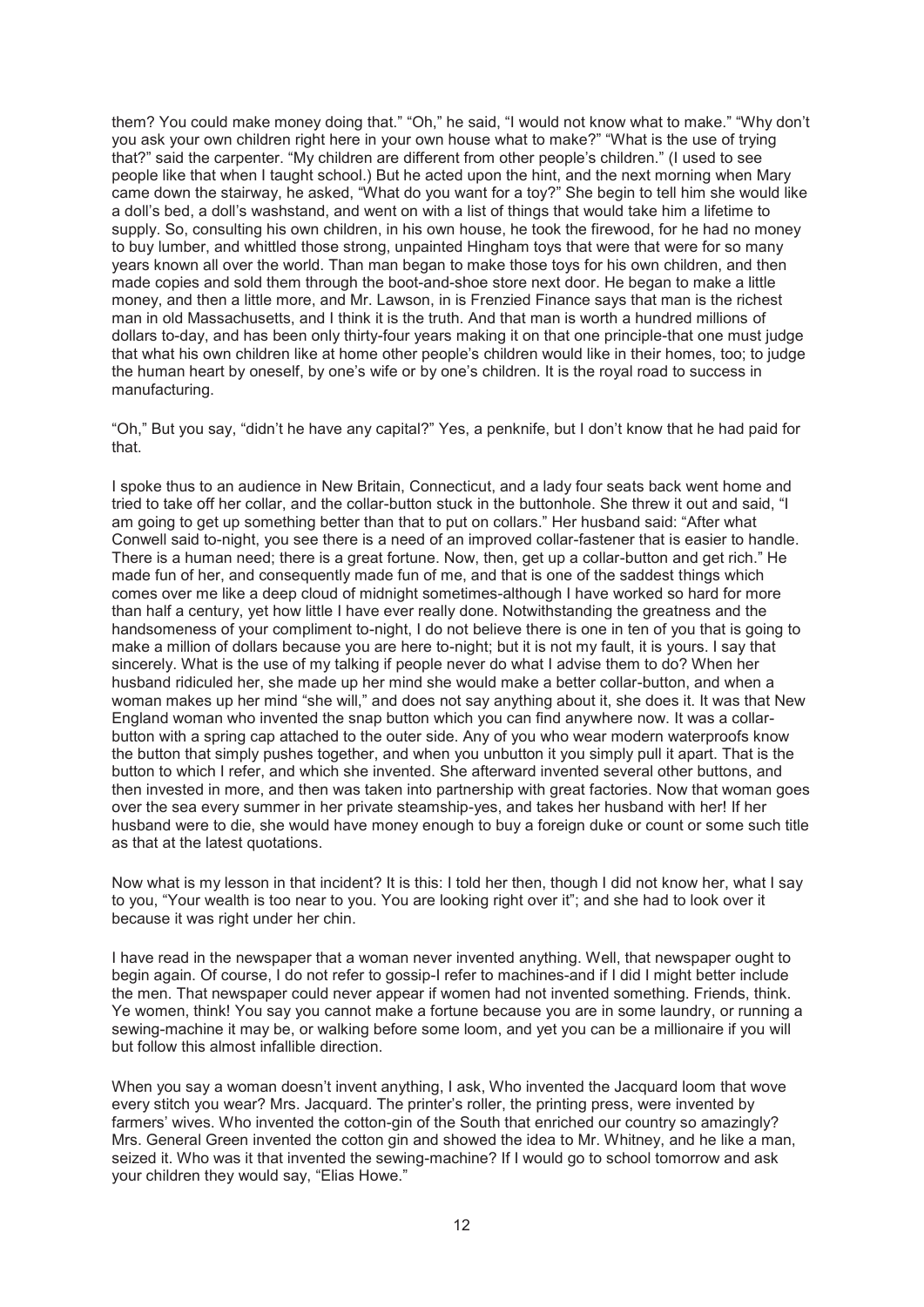He was in the Civil War with me, and often in my tent, and I often heard him say that he worked fourteen years to get up that sewing-machine. But his wife made up her mind one day they would starve to death if there wasn't something or other invented pretty soon, and so in two hours she invented the sewing-machine. Of course he took out the patent in his name. Men always do that. Who was it that invented the mower and the reaper? According to Mr. McCormick's confidential communication, so recently published, it was a West Virginia woman, who, after his father and he had failed altogether in making a reaper and gave it up, took a lot of shears and nailed them together on the edge of a board, with one shaft of each pair loose, and then wired them so that when she pulled the wire the other way it opened them, and there she had the principle of the mowing-machine. If you look at a mowing-machine, you will see it is nothing but a lot of shears. If a woman can invent a mowing-machine, if a woman can invent a Jacquard loom, if a woman can invent a cotton-gin, if a woman can invent a trolley switch-as she did and made the trolleys possible; if a woman can invent, as Mr. Carnegie said, the great iron squeezers that laid the foundation of all the steel millions of the United States, "we men" can invent anything under the stars! I say that for the encouragement of the men.

Who are the great inventors of the world? Again this lesson comes before us. The great inventor sits next to you, or you are the person yourself. "Oh," but you will say," I have never invented anything in my life." Neither did the great inventors until they discovered one great secret. Do you think that it is a man with a head like a bushel measure or a man like a stroke of lighting? It is neither. The really great man is a plain, straightforward, every-day, common-sense man. You would not dream that he was a great inventor if you did not see something he had actually done. His neighbors do not regard him so great.

You never see anything great over your back fence. You say there is no greatness among your neighbors. It is all away off somewhere else. Their greatness is ever so simple, so plain, so earnest, so practical, that the neighbors and friends never recognize it.

True greatness is often unrecognized. That is sure. You do not know anything about the greatest men and women. I went out to write the life of General Garfield, and a neighbor, knowing I was in a hurry, and as there was a great crowd around the front door, took me around to General Garfield's back door and shouted, "Jim! Jim!" And very soon "Jim" came to the door and let me in, and I wrote the biography of one of the grandest men of the nation, and yet he was just the same old "Jim" to his neighbor. If you know a great man in Philadelphia and you should meet him to-morrow, you would say, "How are you, Sam?" or "Good morning, Jim." Of course you would. That is just what you would do.

One of my soldiers in the Civil War had been sentenced to death, and I went up to the White House in Washington-sent there for the first time in my life-to see the President. I went into the waiting-room and sat down with a lot of others on the benches, and the secretary asked one after another to tell him what they wanted. After the secretary had been through the line, he went in, and then came back to the door and motioned for me. I went up to that anteroom, and the secretary said: "That is the President's door right over there. Just rap on it and go right in." I was never so taken aback, friends, in all my life, never. The secretary himself made it worse for me, because he had told me how to go in and then went out another door to the left and shut that. There I was, in the hallway by myself before the President of the United States of America's door. I had been on fields of battle, where the shells did sometimes shriek and the bullets did sometimes hit me, but I always wanted to run. I have no sympathy with the old man who says, "I would just as soon march up into the cannon's mouth as eat my dinner." I have no faith in a man who doesn't know enough to be afraid when he is being shot at. I never was so afraid when the shells came around us at Antietam as I was when I went into that room that day; but I finally mustered the courage-I don't know how I ever did-and at arm's length tapped on the door. The man inside did not help me at all, but yelled out, "Come in and sit down!"

Well, I went in and sat down on the edge of a chair, and wished I were in Europe, and the man at the table did not look up. He was one of the world's greatest men, and was made great by one single rule. Oh, that all the young people of Philadelphia were before me now and I could say just this one thing, and that they would remember it. I would give a lifetime for the effect it would have on our city and on civilization. Abraham Lincoln's principle for greatness can be adopted by nearly all. This was his rule: Whatsoever he had to do at all, he put his whole mind in to it and held it and held it all there until that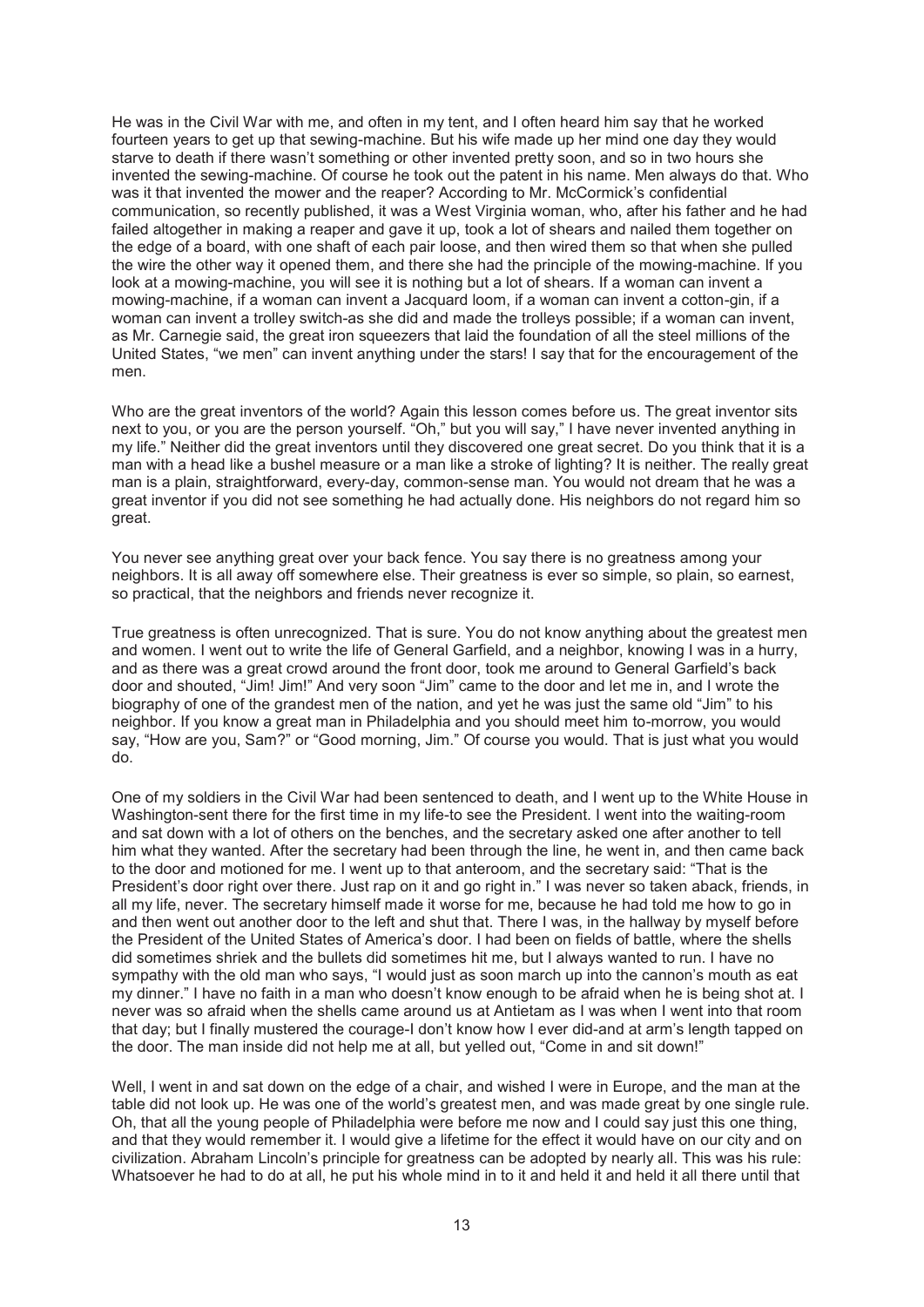was all done. That makes men great almost anywhere. He stuck to those papers at that table and did not look up at me, and I sat there trembling. Finally, when he put the string around his papers, he pushed them over to one side and looked over at me, and a smile came over his worn face. He said: "I am a very busy man and have only a few minutes to spare. Now tell me in the fewest words what it is you want." I began to tell him, and mentioned the case, and he said: "I have heard all about it and you do not need to say any more. Mr. Stanton was talking to me only a few days ago about that. You can go to the hotel and rest assured that the President never did sign an order to shoot a boy under twenty years of age, and never will. You can say that to his mother anyhow."

Then he said to me, "How is it going in the field?" I said, "We sometimes get discouraged." And he said: "It is all right. We are going to win out now. We are getting very near the light. No man ought to wish to be President of the United States, and I will be glad when I get through; the Tad and I are going out to Springfield, Illinois. I have bought a farm out there and I don't care if I again earn only twenty-five cents a day. Tad has a mule team, and we are going to plant onions."

Then he asked me, "Were you brought up on a farm?" I said, "Yes; in the Berkshire Hills of Massachusetts." He then threw his leg over the corner of the big chair and said, "I have heard many a time, ever since I was young, that up there in those hills you have to sharpen the noses of the sheep in order to get down to the grass between the rocks." He was so familiar, so everyday, so farmer-like, that I felt right at home with him at once.

He then took hold of another roll of paper, and looked up at me and said, "Good morning." I took the hint then and got up and went out. After I had gotten out I could not realize I had seen the President of the United States at all. But a few days later, when still in the city, I saw the crowd pass through the East Room by the coffin of Abraham Lincoln, and when I looked at the upturned face of the murdered President I felt then that the man I had seen such a short time before, who, so simple a man, so plain a man, was one of the greatest men that God ever raised up to lead a nation on to ultimate liberty. Yet he was only "Old Abe" to his neighbors. When they had the second funeral, I was invited among others, and went out to see that some coffin put back in the tomb at Springfield. Around the tomb stood Lincoln's old neighbors, to whom he was just "Old Abe."

Of course that is all they would say. Did you ever see a man who struts around altogether too large to notice an ordinary working mechanic? Do you think he is great? He is nothing but a puffed-up balloon, held down by his big feet. There is no greatness there. Who are the great men and women? My attention was called the other day to the history of a very little thing that made the fortune of a very poor man. It was an awful thing, and yet because of that experience he-not a great inventor or geniusinvented the pin that now is called the safety-pin, and out of that safety-pin made the fortune of one of the great aristocratic families of this nation.

A poor man in Massachusetts who had worked in the nail-works was injured at thirty-eight, and he could earn but little money. He was employed in the office to rub out the marks on the bills made by pencil memorandums, and he used a rubber until his hand grew tired. He then tied a piece of rubber on the end of a stick and worked it like a plane. His little girl came and said, "Why, you have a patent, haven't you?" The father said afterward, "My daughter told me when I took the stick and put the rubber on the end that there was a patent, and that was the first thought of that." He went to Boston and applied for his patent, and every one of you that has a rubber-tipped pencil in your pocket is now paying tribute to the millionaire. All was income, all the way up into the millions.

But let me hasten to one other greater thought. "Show me the great men and women who live in Philadelphia." A gentleman over there will get up and say: "We don't have any great men in Philadelphia. They don't live here. They live away off in Rome or St. Petersburg or London or Manayunk, or anywhere else but here in our town." I have come now to the apex of my thought. I have come now to the heart of the whole matter and to the center of my struggle: Why isn't Philadelphia a greater city in its greater wealth? Why does New York excel Philadelphia? People say, "Because of her harbor." Why do many other cities of the United States get ahead of Philadelphia now? There is only one answer, and that is because our own people talk down their own city. If there ever was a community on earth that has to be forced ahead, it is the city of Philadelphia. If we are to have a boulevard, talk it down; if we are going to have better schools, talk them down; if you wish to have wise legislation, talk it down; talk all the proposed improvements down. That is the only great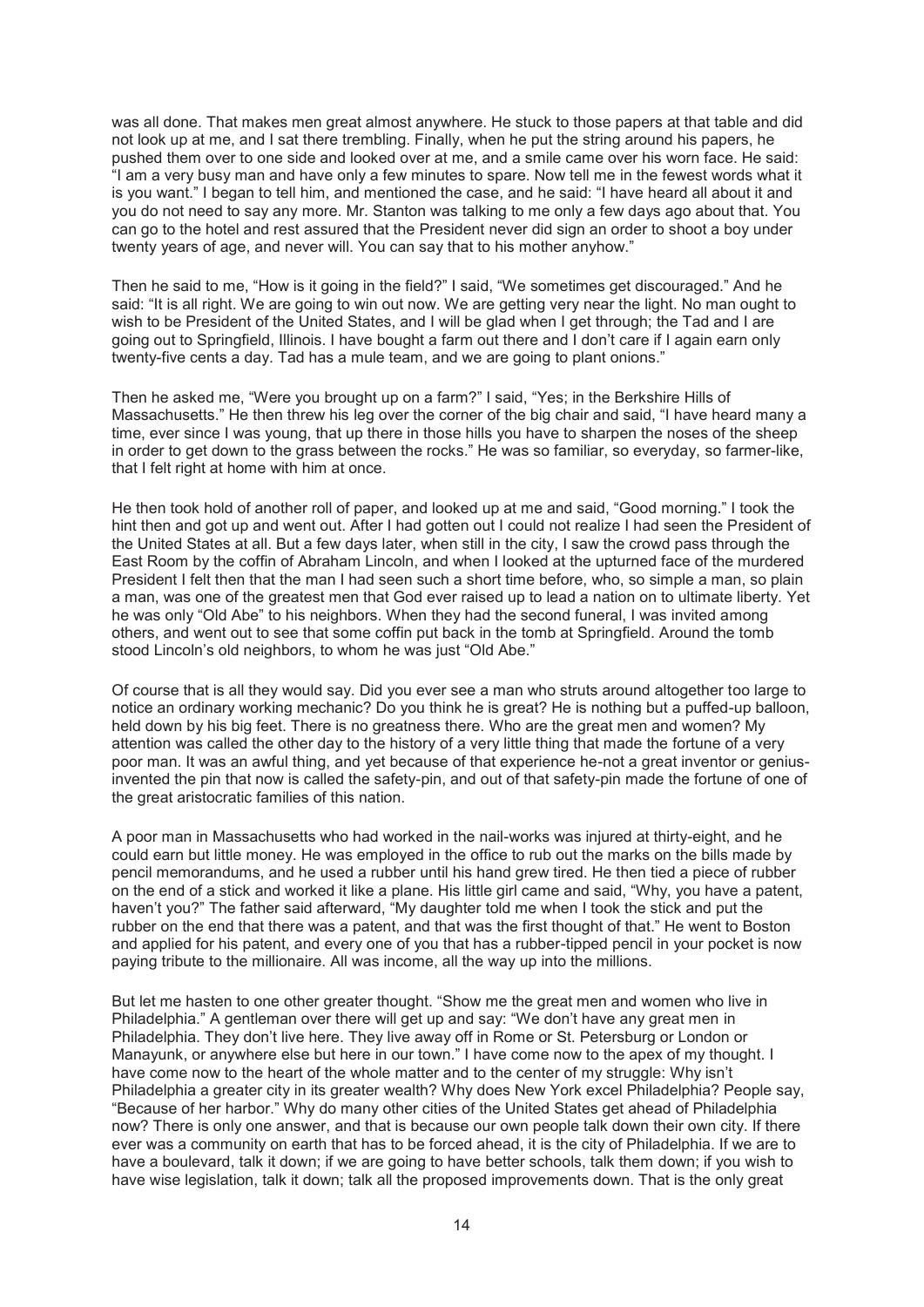wrong that I can lay at the feet of the magnificent Philadelphia that has been so universally kind to me. I say it is time we turn around in our city and begin to talk up the things that are in our city, and begin to set them before the world as the people of Chicago, New York, St. Louis, and San Francisco do. Oh, if we only could get that spirit out among our people, that we can do things in Philadelphia and do them well!

Arise, you millions of Philadelphians, trust in God and man, and believe in the great opportunities that are right here-not over in New York or Boston, but here-for business, for everything that is worth living for on earth. There was never an opportunity greater. Let us talk up our won city.

But there are two other young men here to-night, and that is all I will venture to say, because it is too late. One over there gets up and says, "There is going to be a great man in Philadelphia, but never was one." "Oh, is that so? When are you going to be great?" "When I am elected to some political office." Young man, won't you learn a lesson in the primer of politics that is a prima facie evidence of littleness to hold office under our form of government? Great men get into office sometimes, but what this country needs is men that will do what we tell them to do. This nation-Where the people rule-is governed by the people, for the people, and so long as it is, then the office-holder is but the servant of the people, and the Bible says the servant cannot be greater than the master. The Bible says, "He that is sent cannot be greater than Him who sent Him." The people rule, or should rule; and if they do, we do not need the greater men in office. If the great men in America took our offices, we would change to an empire in the next ten years.

I know of a great many young women, now that woman's suffrage is coming, who say, "I am going to be President of the United States some day." I believe in woman's suffrage, and there is no doubt but what is coming, and I am getting out of the way, anyhow. I may want an office by and by myself; but if the ambition of an office influences the women in their desire to vote, I want to say right here what I say to the young men, that if you only get the privilege of casting one vote, you don't get anything that is worth while. Unless you can control more than one vote, you will be unknown, and your influence so dissipated as practically not to be felt. This country is not run by votes. Do you think it is? It is governed by influence. It is governed by the ambitions and the enterprises which control votes. The young woman that thinks she is going to vote for the sake of holding an office is making an awful blunder.

That other young man gets up and says, "There are going to great men in this country and in Philadelphia." "Is that so? When?" When there comes a great war, when we get into difficulty through watchful waiting in Mexico; when we get into war with England over some frivolous deed, or with Japan or China or New Jersey or some distant country. Then I will march up to the cannon's mouth; I will sweep up among the glistening bayonets; I will leap into the arena and tear down the flag and bear it away in triumph. I will come home with stars on my shoulder, and hold every office in the gift of the nation, and I will be great." No, you won't. You think you are going to be made great by an office, but remember that if you are not great before you get the office, you won't be great when you secure it. It will only be a burlesque in that shape.

We had a Peace Jubilee here after the Spanish War. Out West they don't believe this, because they said, "Philadelphia would not have heard of any Spanish War until fifty years hence." Some of you saw the procession go up Broad Street, I was away, but the family wrote to me that the tally-ho coach with Lieutenant Hobson upon it stopped right at the front door and the people shouted, "Hurrah for Hobson!" and if I had been there I would have yelled too, because he deserves much more of his country than he has ever received. But suppose I go into school and say, "Who sunk the Merrimac at Santiago?" and if the bys answer me, "Hobson," they will tell me seven-eighths of a lie. There were seven other heroes on that steamer, and they, by virtue of their position, were continually exposed to the Spanish fire, while Hobson, as an officer, might reasonably be behind the smoke-stack. You have gathered in this house your most intelligent people, and yet, perhaps, not one here can name the other seven men.

We ought not to so teach history. We ought to teach that, however humble a man's station may be, if he does his full duty in that place he is just as much entitled to the American people's honor as is the king upon his throne. But we do not so teach. We are now teaching everywhere that the generals do all the fighting.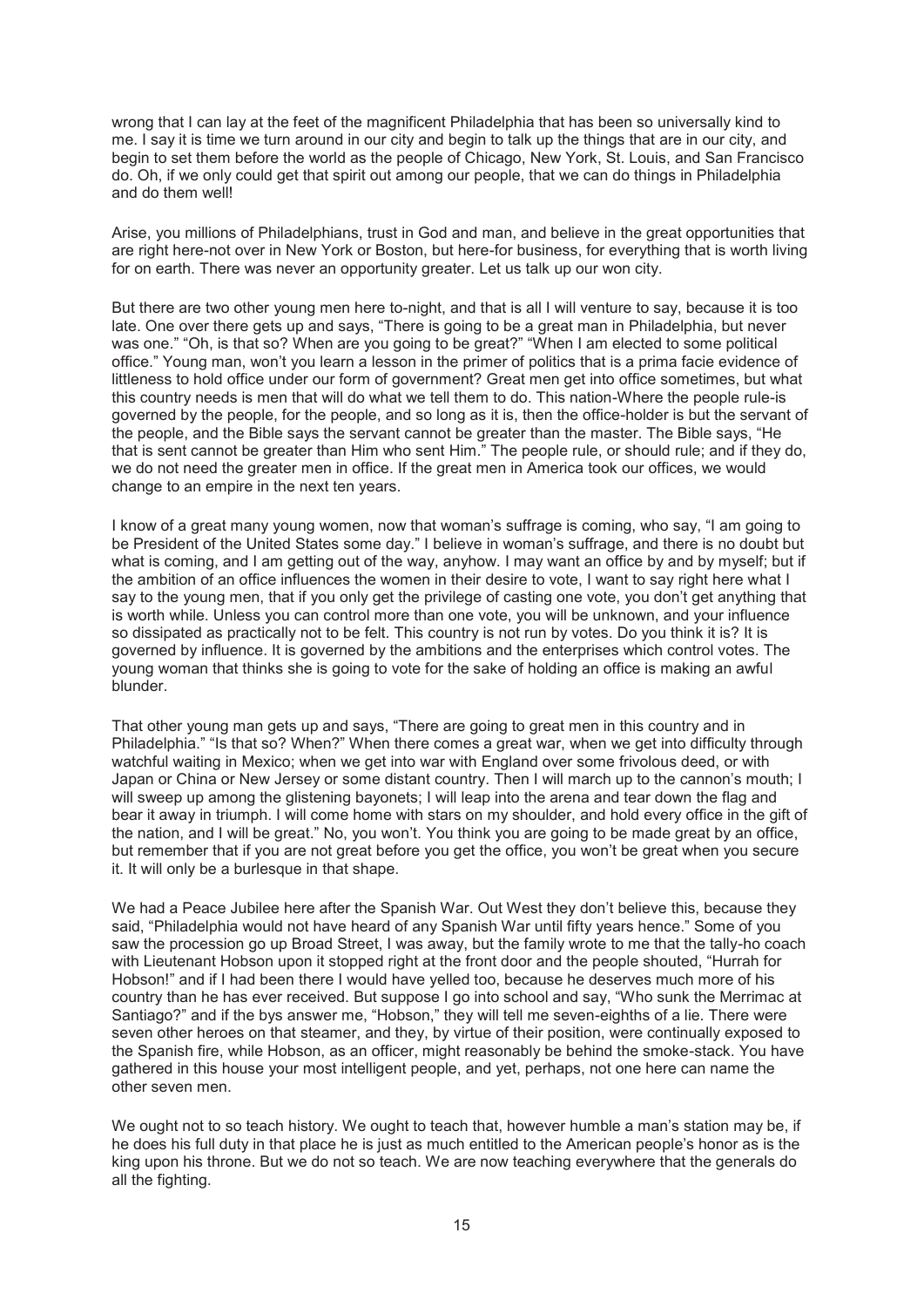I remember that, after the war, I went down to see General Robert E. Lee, that magnificent Christian gentleman of whom both North and South are now proud as one of our great Americans. The general told me about his servant, "Rastus," who was an enlisted colored soldier. He called him in one day to make fun of him, and said, "Rastus, I hear that all the rest of your company are killed, and why are you not killed?" Rastus winked at him and said, "'Cause when there is any fightin' goin' on I stay back with the generals."

I remember another illustration. I would leave it out but for the fact that when you go to the library to read this lecture, you will find this has been printed in it for twenty-five years. I shut my eyes-shut them close-and lo! I see the faces of my youth. Yes, they sometimes say to me, "You hair is not white; you are working night and day without seeming ever to stop; you can't be old." But when I shut my eyes, like any other man of my years, oh, then come trooping back the faces of the loved and lost of long ago, and I know, whatever men may say, it is evening-time.

I shut my eyes now and look back to my native town in Massachusetts, and I see the cattle-show ground on the mountain-top; I can see the horse-sheds there. I can see the Congregational church; see the town hall and mountaineers' cottages; see a great assembly of people turning out, dressed resplendently, and I can see flags flying and handkerchiefs waving and hear bands playing. I can see that company of soldiers that had re-enlisted marching up on that cattle-show ground. I was but a boy, but I was captain of that company and puffed out with pride. A cambric needle would have burst me all to pieces. Then I thought it was the greatest event that ever came to man on earth. If you have ever thought you would like to be king or queen, you go and be received by the mayor.

The bands played, and all the people turned out to receive us. I marched up that Common so proud at the head of my troops, and we turned down into the town hall. Then they seated my soldiers down the center aisle and I sat down on the front seat. A great assembly of people-a hundred or two-came in to fill the town hall, so that they stood up all around. Then the town officers came in and formed a halfcircle. The mayor of the town sat in the middle of the platform. He was a man who had never held office before; but he was a good man, and his friends have told me that I might use this without giving them offense. He was a good man, but he thought an office made a man great. He came up and took his seat, adjusted his powerful spectacles, and looked around, when he suddenly spied me sitting there on the front seat.

He came right forward on the platform and invited me up to sit with the town officers. No town officer ever took any notice of me before I went to war, except to advise the teacher to thrash me, and now I was invited up on the stand with the town officers. Oh my! the town mayor was then the emperor, the kind of our day and our time. As I came up on the platform they gave me a chair about this far, I would say, from the front.

When I had got seated, the chairman of the Selectmen arose and came forward to the table, and we all supposed he would introduce the Congregational minister, who was the only orator in town, and that he would give the oration to the returning soldiers. But, friends, you should have seen the surprise which ran over the audience when they discovered that the old fellow was going to deliver that speech himself. He had never made a speech in his life, but he fell into the same error that hundreds of other men have fallen into. It seems so strange that a man won't learn he must speak his piece as a boy if he intends to be an orator when he is grown, but he seems to think all he has to do is to hold an office to be a great orator.

So he came up to the front, and brought with him a speech which he had learned by heart walking up and down the pasture, where he had frightened the cattle. He brought the manuscript with him and spread it out on the table so as to be sure he might see it. He adjusted his spectacles and leaned over it for a moment and marched back on that platform, and then came forward like this-tramp, tramp, tramp. He must have studied the subject a great deal, then you come to think of it, because he assumed an "elocutionary" attitude. He rested heavily upon his left heel, threw back his shoulders, slightly advanced the right foot, opened the organs of speech, and advanced his right foot at an angle of forty-five. As he stood in that elocutionary attitude, friends, this is just the way that speech went. Some people say to me, "Don't you exaggerate?" That would be impossible. But I am here for the lesson and not for the story, and this is the way it went" "Fellow-citizens"- As soon as he heard his voice his fingers began to go like that, his knees begin to shake, and then he trembled all over. He